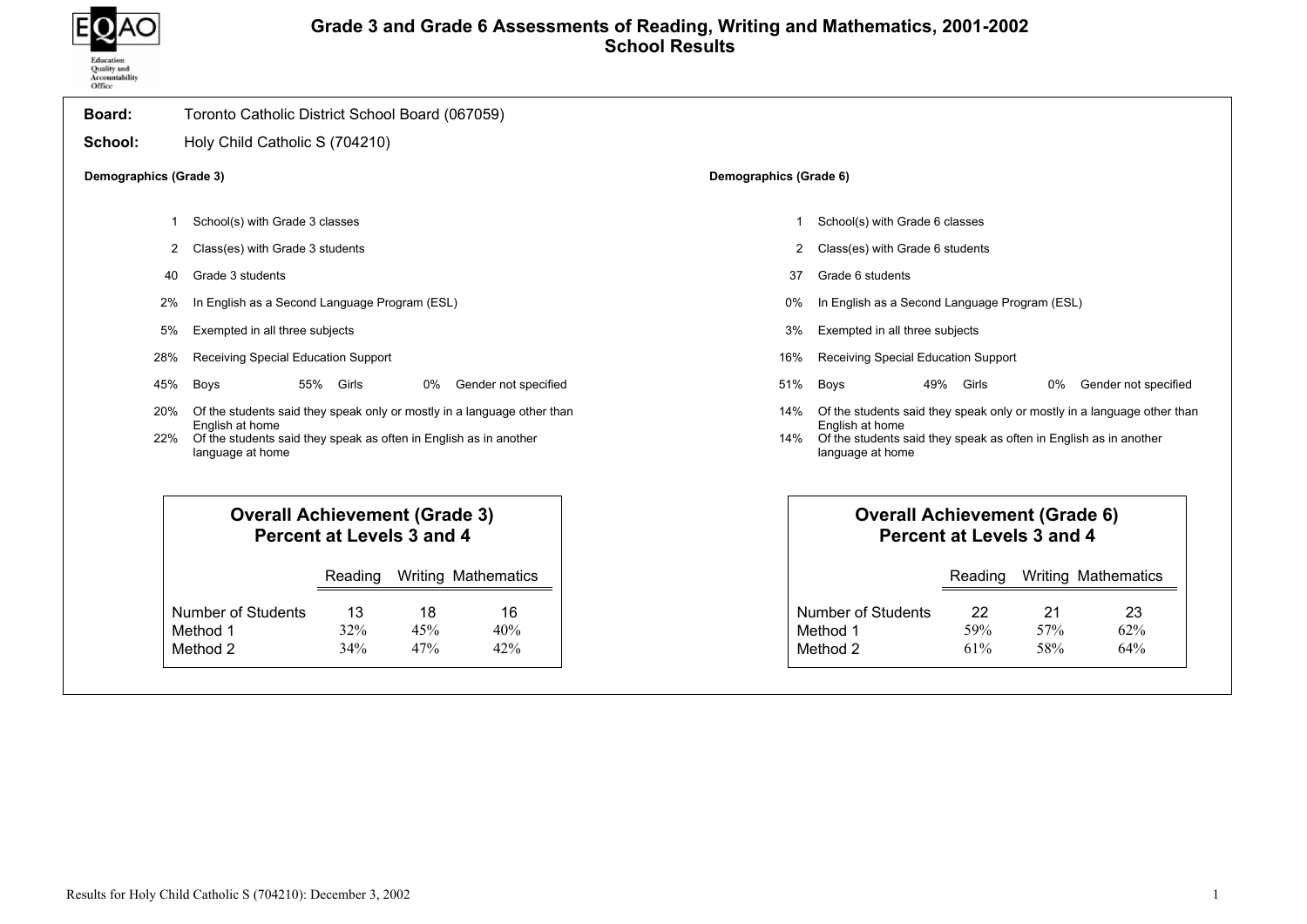## Explanation of Terms and Categories

| <b>Receiving Special</b>      | This designation is for students whose Student Information Form (SIF) indicated that they were formally identified by an<br>Identification,                                                                                                                                                                                                                                                                                                                                                                             |
|-------------------------------|-------------------------------------------------------------------------------------------------------------------------------------------------------------------------------------------------------------------------------------------------------------------------------------------------------------------------------------------------------------------------------------------------------------------------------------------------------------------------------------------------------------------------|
| <b>Education Support:</b>     | Placement and Review Committee (IPRC), as well as those students who though not formally identified, received special<br>education support as noted on their Individual Education Plan (IEP).                                                                                                                                                                                                                                                                                                                           |
| Exempt:                       | This designation is for students who were formally exempted from participation in one or more component of the assessment.                                                                                                                                                                                                                                                                                                                                                                                              |
| No data:                      | This refers to non-exempt students from whom EQAO did not receive completed assessment booklets.                                                                                                                                                                                                                                                                                                                                                                                                                        |
| <b>NEIS:</b>                  | (Not Enough Information to Score) This designation is for student work that is deemed to be insufficient to be assigned a level of<br>achievement in a given category or strand within a subject, on the multiple-choice component or for overall achievement. This is<br>the case if large sections of work are missing due to absence or other reasons.                                                                                                                                                               |
| <b>NE1:</b>                   | (Not Enough Evidence for Level 1) This is the reporting designation for students who have provided enough information to score<br>but have not demonstrated enough evidence of knowledge and understanding to be assigned Level 1.                                                                                                                                                                                                                                                                                      |
| Levels 1-4:                   | EQAO's four-level marking scale is aligned with the four-level scale used on the Ontario Student Report Card, and sets Level 3 as<br>the provincial standard.                                                                                                                                                                                                                                                                                                                                                           |
| <b>Explanation of Methods</b> |                                                                                                                                                                                                                                                                                                                                                                                                                                                                                                                         |
| Method 1:                     | All data are reported. Method 1 expresses the number of students achieving at each level, as a percentage of all students in the<br>grade, including students who were exempted and those whose work on the assessment did not produce enough information to<br>score. EQAO uses Method 1 for reporting because publicly funded schools are accountable for the achievement and progress of<br>all students. Schools and boards are required to use this method to ensure consistency of reporting across the province. |
| <b>Method 2:</b>              | An alternative way of presenting the data. Method 2 expresses the distribution of student results as a percentage of those<br>students who actually took part in the assessment and produced work that could be scored. Students who were exempt, or for<br>whom there is no performance data, are excluded. Method 2 highlights the results achieved by students who have scorable work.                                                                                                                               |

#### Notes

- Gender differences may not be precise, since gender was not specified on some Student Information Forms (SIF).
- Percentages may not sum to 100 due to rounding.
- In reading and writing, the overall level of achievement is calculated using students' scores in the categories and in the multiple-choice component. In mathematics, the overall level of achievement is calculated using students' scores in categories and strands and in the multiple-choice component.
- Overall scores are adjusted for year-to-year differences in assessments.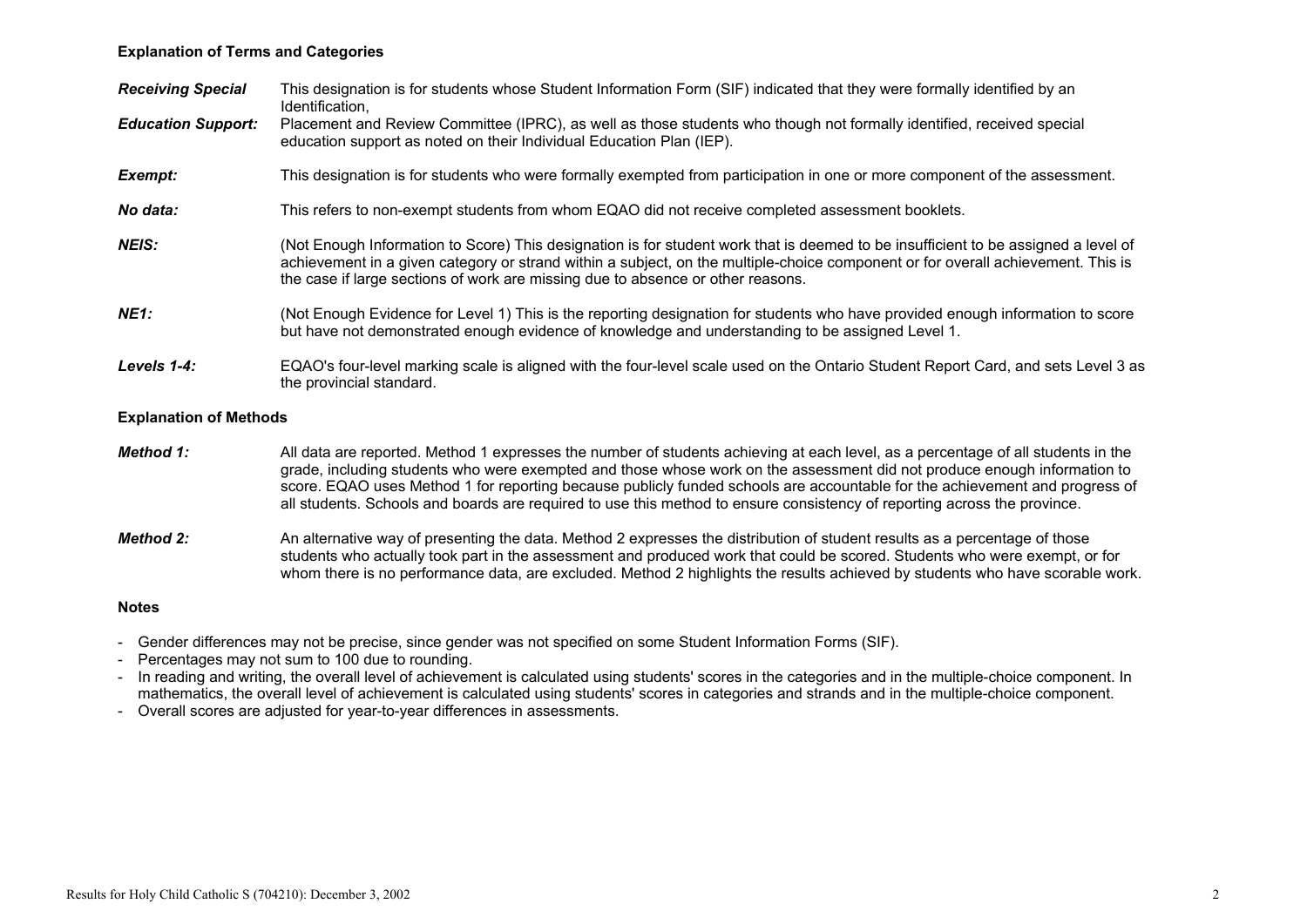## Grade 3 and Grade 6 Assessments of Reading, Writing and Mathematics, 2001-2002 School Results

| Board:<br>School:                                         |                                                           |                       | Holy Child Catholic S (704210)                            | Toronto Catholic District School Board (067059) |                                                           |                                                               |                |                   |                                                               |                               |                |
|-----------------------------------------------------------|-----------------------------------------------------------|-----------------------|-----------------------------------------------------------|-------------------------------------------------|-----------------------------------------------------------|---------------------------------------------------------------|----------------|-------------------|---------------------------------------------------------------|-------------------------------|----------------|
| <b>Overall Level of Achievement in Reading</b><br>Grade 3 |                                                           |                       | <b>Overall Level of Achievement in Writing</b><br>Grade 3 |                                                 |                                                           | <b>Overall Level of Achievement in Mathematics</b><br>Grade 3 |                |                   |                                                               |                               |                |
|                                                           |                                                           | Percent <sup>1</sup>  |                                                           |                                                 |                                                           | Percent <sup>1</sup>                                          |                |                   |                                                               | Percent <sup>1</sup>          |                |
|                                                           | Number                                                    | Method<br>$\mathbf 1$ | Method<br>$\overline{c}$                                  |                                                 | Number                                                    | Method<br>-1                                                  | Method<br>2    |                   | Number                                                        | Method Method<br>$\mathbf{1}$ | $\overline{2}$ |
| Exempt                                                    | $\overline{2}$                                            | 5%                    | N/A                                                       | Exempt                                          | $\overline{2}$                                            | 5%                                                            | N/A            | Exempt            | $\overline{2}$                                                | 5%                            | N/A            |
| No Data                                                   | $\Omega$                                                  | 0%                    | N/A                                                       | No Data                                         | $\Omega$                                                  | 0%                                                            | N/A            | No Data           | 0                                                             | 0%                            | N/A            |
| NEIS <sup>2</sup>                                         | $\mathbf{1}$                                              | 2%                    | 3%                                                        | NEIS <sup>2</sup>                               | $\mathbf 1$                                               | 2%                                                            | 3%             | NEIS <sup>2</sup> | 1                                                             | 2%                            | 3%             |
| NE1 <sup>3</sup>                                          | 0                                                         | 0%                    | $0\%$                                                     | NE1 <sup>3</sup>                                | $\Omega$                                                  | 0%                                                            | 0%             | NE1 <sup>3</sup>  | $\Omega$                                                      | 0%                            | 0%             |
| Level 1                                                   | 3                                                         | 8%                    | 8%                                                        | Level 1                                         | $\overline{1}$                                            | 2%                                                            | 3%             | Level 1           | 3                                                             | 8%                            | 8%             |
| Level 2                                                   | 21                                                        | 52%                   | 55%                                                       | Level <sub>2</sub>                              | 18                                                        | 45%                                                           | 47%            | Level 2           | 18                                                            | 45%                           | 47%            |
| Level 3                                                   | 11                                                        | 28%                   | 29%                                                       | Level 3                                         | 12                                                        | 30%                                                           | 32%            | Level 3           | 13                                                            | 32%                           | 34%            |
| Level 4                                                   | $\overline{2}$                                            | 5%                    | 5%                                                        | Level 4                                         | 6                                                         | 15%                                                           | 16%            | Level 4           | 3                                                             | 8%                            | 8%             |
|                                                           | <b>Overall Level of Achievement in Reading</b><br>Grade 6 |                       |                                                           |                                                 | <b>Overall Level of Achievement in Writing</b><br>Grade 6 |                                                               |                |                   | <b>Overall Level of Achievement in Mathematics</b><br>Grade 6 |                               |                |
|                                                           |                                                           | Percent <sup>1</sup>  |                                                           |                                                 |                                                           | Percent <sup>1</sup>                                          |                |                   |                                                               | Percent <sup>1</sup>          |                |
|                                                           |                                                           |                       |                                                           |                                                 |                                                           |                                                               | Method         |                   |                                                               | Method Method                 |                |
|                                                           |                                                           | Method                | Method                                                    |                                                 |                                                           | Method                                                        |                |                   |                                                               |                               |                |
|                                                           | Number                                                    | $\mathbf 1$           | $\overline{2}$                                            |                                                 | Number                                                    | -1                                                            | $\overline{2}$ |                   | Number                                                        | $\mathbf 1$                   | $\overline{2}$ |
| Exempt                                                    | 1                                                         | 3%                    | N/A                                                       | Exempt                                          | -1                                                        | 3%                                                            | N/A            | Exempt            | 1                                                             | 3%                            |                |
| No Data                                                   | 0                                                         | $0\%$                 | N/A                                                       | No Data                                         | 0                                                         | $0\%$                                                         | N/A            | No Data           | 0                                                             | $0\%$                         | N/A<br>N/A     |
| NEIS <sup>2</sup>                                         | $\Omega$                                                  | 0%                    | $0\%$                                                     | NEIS <sup>2</sup>                               | $\Omega$                                                  | 0%                                                            | 0%             | NEIS <sup>2</sup> | $\Omega$                                                      | 0%                            | 0%             |
| NE1 <sup>3</sup>                                          | $\Omega$                                                  | 0%                    | 0%                                                        | NE1 <sup>3</sup>                                | $\Omega$                                                  | 0%                                                            | 0%             | NE1 <sup>3</sup>  | $\Omega$                                                      | 0%                            | 0%             |
| Level 1                                                   | 3                                                         | 8%                    | 8%                                                        | Level 1                                         | $\overline{2}$                                            | 5%                                                            | 6%             | Level 1           | 3                                                             | 8%                            | 8%             |
| Level 2                                                   | 11                                                        | 30%                   | 31%                                                       | Level <sub>2</sub>                              | 13                                                        | 35%                                                           | 36%            | Level 2           | 10                                                            | 27%                           | 28%            |
| Level 3                                                   | 18<br>4                                                   | 49%<br>11%            | 50%<br>11%                                                | Level 3                                         | 17<br>$\overline{4}$                                      | 46%<br>11%                                                    | 47%<br>11%     | Level 3           | 19<br>4                                                       | 51%<br>11%                    | 53%<br>11%     |

<sup>1</sup> Percentages may not sum to 100 due to rounding.

<sup>2</sup> Not Enough Information to Score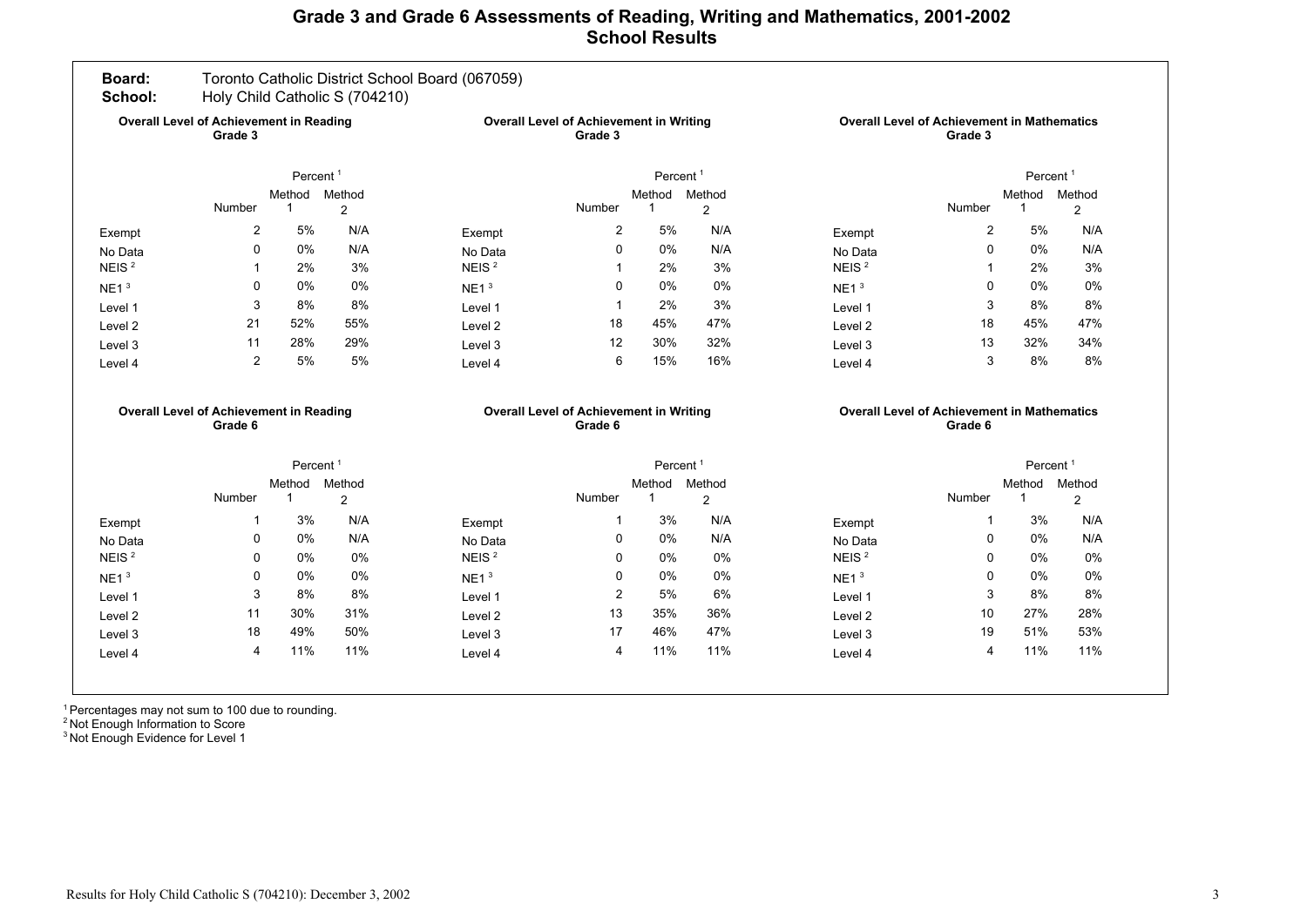# Grade 3 Results: Detailed Overall Achievement

## Reading Overall , Method 1

|                           | Board<br><b>Results</b><br>n=7 063 | School<br>Results<br>$n = 40$ |
|---------------------------|------------------------------------|-------------------------------|
| Exempt                    | 7%                                 | 5%                            |
| No Data                   | 1%                                 | 0%                            |
| NEIS <sup>1</sup>         | 6%                                 | 2%                            |
| $\overline{\text{NE1}}^2$ | $1\%$                              | $0\%$                         |
| Level 1                   | 11%                                | 8%                            |
| Level <sub>2</sub>        | 28%                                | 52%                           |
| Level <sub>3</sub>        | 42%                                | 28%                           |
| Level 4                   | 6%                                 | 5%                            |

## Reading Overall , Method 2

|                    | Board<br>Results<br>$n=6567$ | School<br><b>Results</b><br>$n = 38$ |
|--------------------|------------------------------|--------------------------------------|
| NEIS <sup>1</sup>  | 6%                           | 3%                                   |
| NE1 <sup>2</sup>   | $< 1\%$                      | $0\%$                                |
| Level 1            | 12%                          | 8%                                   |
| Level <sub>2</sub> | 30%                          | 55%                                  |
| Level <sub>3</sub> | 46%                          | 29%                                  |
| Level 4            | 6%                           | 5%                                   |

<sup>1</sup> Not Enough Information to Score <sup>2</sup> Not Enough Evidence for Level 1

# Writing Overall , Method 1

|                   | Board                     | School              |
|-------------------|---------------------------|---------------------|
|                   | <b>Results</b><br>n=7 063 | Results<br>$n = 40$ |
| Exempt            | 6%                        | 5%                  |
| No Data           | 1%                        | $0\%$               |
| NEIS <sup>1</sup> | 3%                        | 2%                  |
| NE1 <sup>2</sup>  | $1\%$                     | 0%                  |
| Level 1           | 2%                        | 2%                  |
| Level 2           | 30%                       | 45%                 |
| Level 3           | 48%                       | 30%                 |
| Level 4           | 10%                       | 15%                 |

## Writing Overall , Method 2

|                   | <b>Board</b><br><b>Results</b><br>$n = 6591$ | School<br><b>Results</b><br>$n = 38$ |
|-------------------|----------------------------------------------|--------------------------------------|
| NEIS <sup>1</sup> | 3%                                           | 3%                                   |
| NE1 <sup>2</sup>  | $1\%$                                        | 0%                                   |
| Level 1           | 2%                                           | 3%                                   |
| Level 2           | 32%                                          | 47%                                  |
| Level 3           | 52%                                          | 32%                                  |
| Level 4           | 10%                                          | 16%                                  |

## Mathematics Overall , Method 1

|                   | Board<br>Results<br>$n = 7186$ | School<br>Results<br>$n = 40$ |  |  |
|-------------------|--------------------------------|-------------------------------|--|--|
| Exempt            | 6%                             | 5%                            |  |  |
| No Data           | 1%                             | 0%                            |  |  |
| NEIS <sup>1</sup> | 5%                             | 2%                            |  |  |
| NE1 <sup>2</sup>  | $1\%$                          | 0%                            |  |  |
| Level 1           | 6%                             | 8%                            |  |  |
| Level 2           | 27%                            | 45%                           |  |  |
| Level 3           | 46%                            | 32%                           |  |  |
| Level 4           | 10%                            | 8%                            |  |  |

## Mathematics Overall , Method 2

|                   | Board<br><b>Results</b><br>n=6 757 | School<br><b>Results</b><br>$n = 38$ |
|-------------------|------------------------------------|--------------------------------------|
| NEIS <sup>1</sup> | 5%                                 | 3%                                   |
| NE1 <sup>2</sup>  | $1\%$                              | 0%                                   |
| Level 1           | 7%                                 | 8%                                   |
| Level 2           | 29%                                | 47%                                  |
| Level 3           | 48%                                | 34%                                  |
| Level 4           | 10%                                | 8%                                   |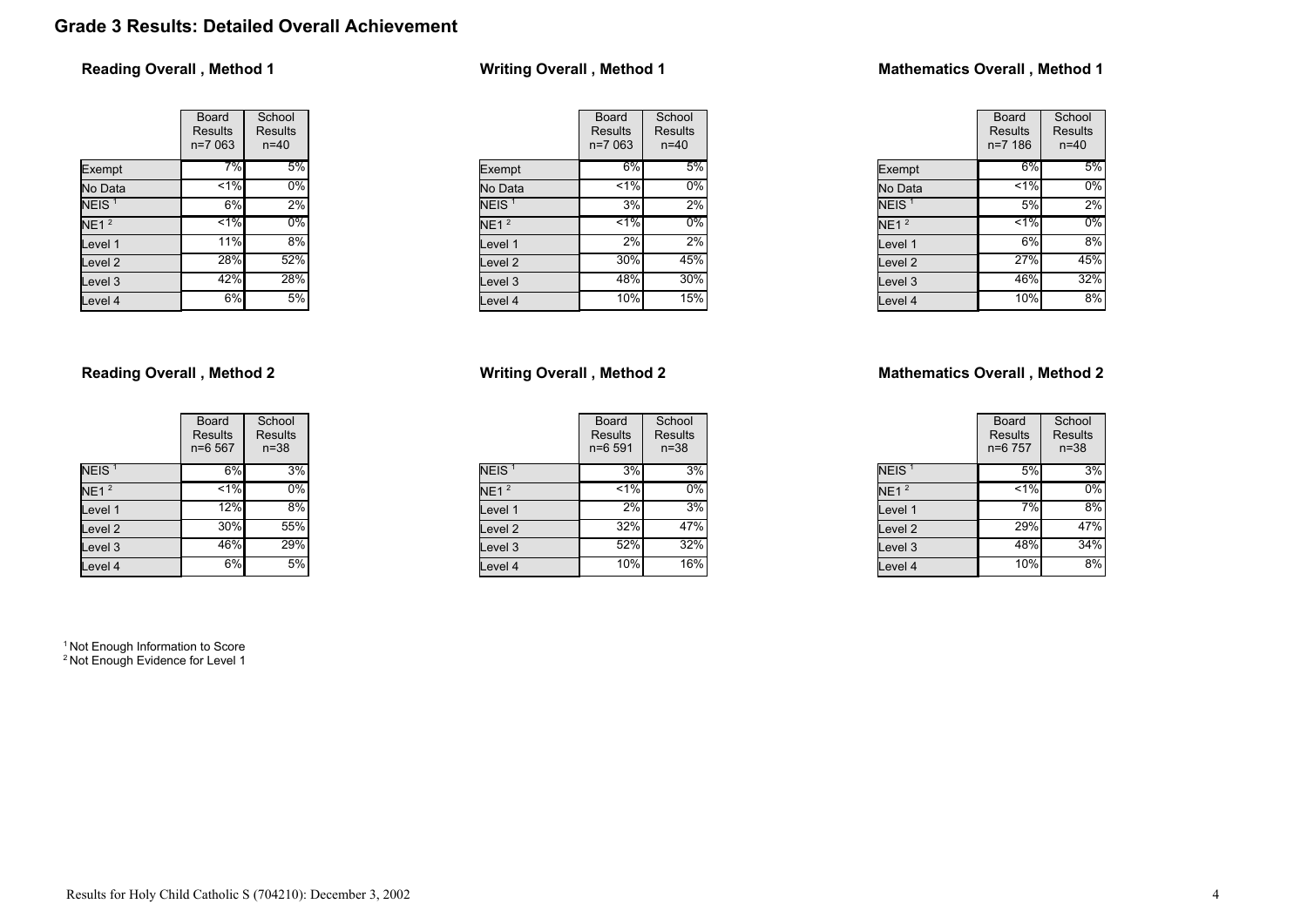# Grade 3 Results: Detailed Reading Achievement in Categories, Method 2

|               | Reasoning                                   |                                      | <b>Communication</b>                        |                               | <b>Organization of Ideas</b>                |                                      | <b>Application of Conventions</b>           |                                    |
|---------------|---------------------------------------------|--------------------------------------|---------------------------------------------|-------------------------------|---------------------------------------------|--------------------------------------|---------------------------------------------|------------------------------------|
|               | <b>Board</b><br><b>Results</b><br>$n=6$ 439 | School<br><b>Results</b><br>$n = 38$ | <b>Board</b><br><b>Results</b><br>$n=6$ 467 | School<br>Results<br>$n = 38$ | <b>Board</b><br><b>Results</b><br>$n=6$ 429 | School<br><b>Results</b><br>$n = 38$ | <b>Board</b><br><b>Results</b><br>$n=6$ 494 | School<br><b>Results</b><br>$n=38$ |
| Average score | 9.4 / 20                                    | 8.8 / 20                             | 9.7 / 20                                    | 8.9 / 20                      | 8.8 / 20                                    | 8.2 / 20                             | 10.9/20                                     | 10.7/20                            |

# Grade 3 Results: Detailed Writing Achievement in Categories, Method 2

|               | Reasoning                             |                                      | Communication                               |                                      | Organization of Ideas                       |                                      | <b>Application of Conventions</b>     |                                      |
|---------------|---------------------------------------|--------------------------------------|---------------------------------------------|--------------------------------------|---------------------------------------------|--------------------------------------|---------------------------------------|--------------------------------------|
|               | Board<br><b>Results</b><br>$n = 6553$ | School<br><b>Results</b><br>$n = 38$ | <b>Board</b><br><b>Results</b><br>$n=6$ 554 | School<br><b>Results</b><br>$n = 38$ | <b>Board</b><br><b>Results</b><br>$n=6$ 554 | School<br><b>Results</b><br>$n = 38$ | Board<br><b>Results</b><br>$n = 6556$ | School<br><b>Results</b><br>$n = 38$ |
| Average score | 5.1/8                                 | 5.2/8                                | 5.3/8                                       | 5.3/8                                | 5.2/8                                       | 5.1/8                                | 5.4/8                                 | 5.2/8                                |

# Grade 3 Results: Detailed Mathematics Achievement in Categories, Method 2

|               | <b>Problem Solving</b>                |                                  | <b>Understanding of Concepts</b>           |                                      | <b>Application of Mathematical</b><br><b>Procedures</b> |                                      | <b>Communication of Required</b><br>Knowledge |                                    |
|---------------|---------------------------------------|----------------------------------|--------------------------------------------|--------------------------------------|---------------------------------------------------------|--------------------------------------|-----------------------------------------------|------------------------------------|
|               | <b>Board</b><br>Results<br>$n = 6640$ | School<br><b>Results</b><br>n=38 | <b>Board</b><br><b>Results</b><br>$n=6666$ | School<br><b>Results</b><br>$n = 38$ | Board<br><b>Results</b><br>$n=6$ 720                    | School<br><b>Results</b><br>$n = 38$ | <b>Board</b><br><b>Results</b><br>$n=6$ 704   | School<br><b>Results</b><br>$n=38$ |
| Average score | 9.3 / 20                              | 8.6 / 20                         | 10.3 / 20                                  | 9.3 / 20                             | 11.2 / 20                                               | 11.3 /20                             | 9.0 / 20                                      | 8.3 / 20                           |

# Grade 3 Results: Detailed Mathematics Achievement in Strands, Method 2

|               | <b>Number Sense and Numeration</b>    |                                      | <b>Geometry and Spatial Sense</b>     |                                      | <b>Measurement</b>                         |                                      | <b>Patterning and Algebra</b>               |                                      | Data Management and Probability           |                                      |
|---------------|---------------------------------------|--------------------------------------|---------------------------------------|--------------------------------------|--------------------------------------------|--------------------------------------|---------------------------------------------|--------------------------------------|-------------------------------------------|--------------------------------------|
|               | Board<br><b>Results</b><br>$n = 6648$ | School<br><b>Results</b><br>$n = 37$ | Board<br><b>Results</b><br>$n = 6691$ | School<br><b>Results</b><br>$n = 37$ | <b>Board</b><br><b>Results</b><br>$n=6674$ | School<br><b>Results</b><br>$n = 37$ | <b>Board</b><br><b>Results</b><br>$n=6$ 709 | School<br><b>Results</b><br>$n = 37$ | <b>Board</b><br><b>Results</b><br>n=6 709 | School<br><b>Results</b><br>$n = 37$ |
| Average score | 13.2 / 24                             | 12.4/24                              | 14.2 / 24                             | 12.6 / 24                            | 12.0 / 24                                  | 1.1/24                               | 13.4/24                                     | 13.2 / 24                            | 13.4 / 24                                 | 13.2 / 24                            |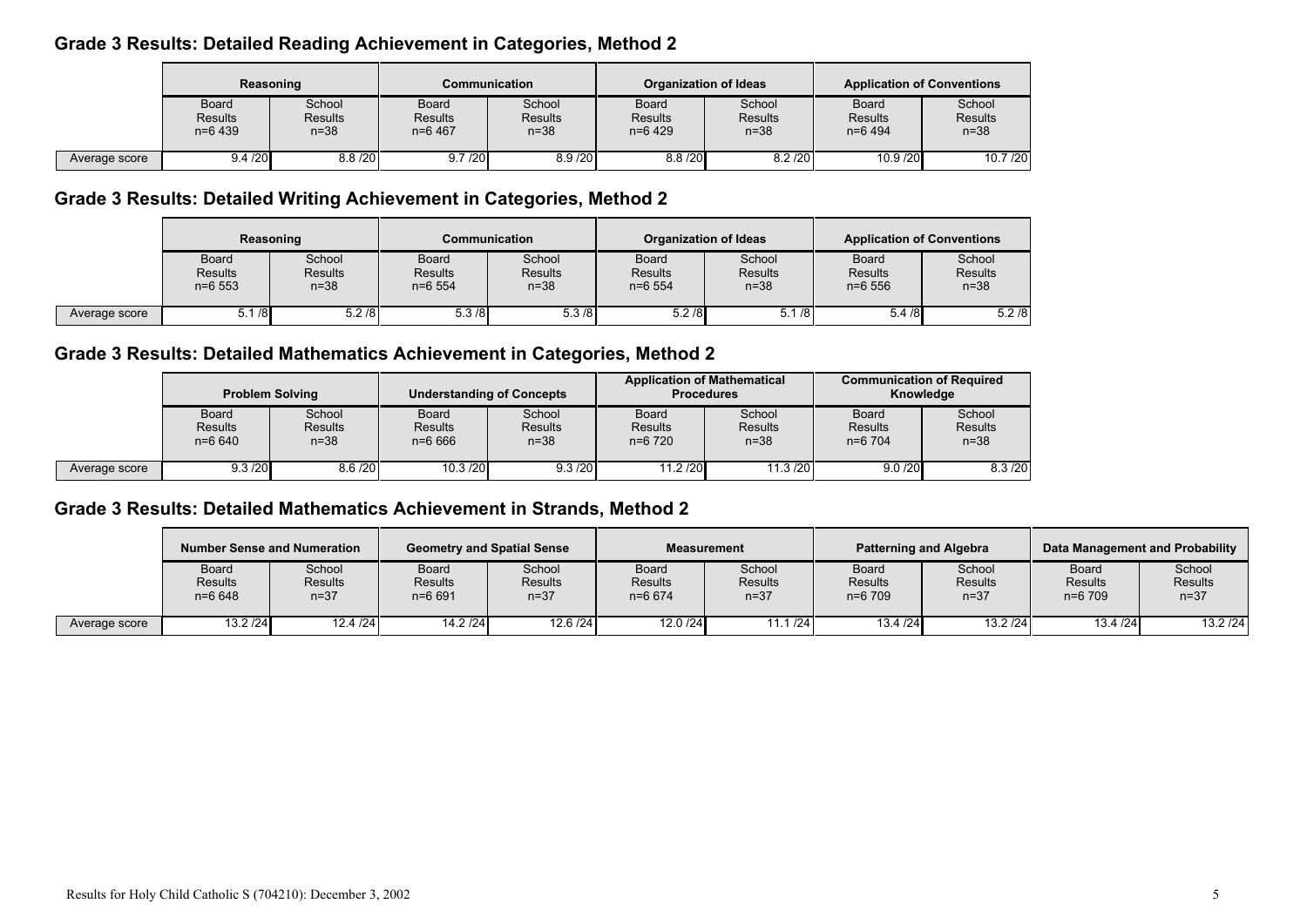# Grade 6 Results: Detailed Overall Achievement

## Reading Overall , Method 1

|                    | Board<br><b>Results</b><br>n=7 046 | School<br><b>Results</b><br>$n = 37$ |
|--------------------|------------------------------------|--------------------------------------|
| Exempt             | 5%                                 | 3%                                   |
| No Data            | 1%                                 | 0%                                   |
| NEIS <sup>1</sup>  | 6%                                 | 0%                                   |
| NE1 <sup>2</sup>   | $1\%$                              | $0\%$                                |
| Level 1            | 8%                                 | 8%                                   |
| Level <sub>2</sub> | 26%                                | 30%                                  |
| Level <sub>3</sub> | 45%                                | 49%                                  |
| Level 4            | 10%                                | $11\overline{\%}$                    |

## Reading Overall , Method 2

|                    | Board<br>Results<br>$n = 6688$ | School<br><b>Results</b><br>$n = 36$ |
|--------------------|--------------------------------|--------------------------------------|
| NEIS <sup>1</sup>  | 6%                             | 0%                                   |
| NE1 <sup>2</sup>   | $< 1\%$                        | 0%                                   |
| Level 1            | 8%                             | 8%                                   |
| Level <sub>2</sub> | 28%                            | 31%                                  |
| Level <sub>3</sub> | 47%                            | 50%                                  |
| Level 4            | 11%                            | $11\%$                               |

<sup>1</sup> Not Enough Information to Score <sup>2</sup> Not Enough Evidence for Level 1

# Writing Overall , Method 1

|                    | Board<br>Results<br>n=7 046 | School<br>Results<br>$n=37$ |
|--------------------|-----------------------------|-----------------------------|
| Exempt             | 5%                          | 3%                          |
| No Data            | $< 1\%$                     | 0%                          |
| NEIS <sup>1</sup>  | 3%                          | 0%                          |
| NE1 <sup>2</sup>   | $1\%$                       | 0%                          |
| Level 1            | 6%                          | 5%                          |
| Level <sub>2</sub> | 31%                         | 35%                         |
| Level 3            | 43%                         | 46%                         |
| Level 4            | 11%                         | 11%                         |

## Writing Overall , Method 2

|                   | Board<br><b>Results</b><br>n=6 696 | School<br><b>Results</b><br>$n = 36$ |
|-------------------|------------------------------------|--------------------------------------|
| NEIS <sup>1</sup> | 4%                                 | 0%                                   |
| NE1 <sup>2</sup>  | $1\%$                              | $0\%$                                |
| Level 1           | 7%                                 | 6%                                   |
| Level 2           | 33%                                | 36%                                  |
| Level 3           | 45%                                | 47%                                  |
| Level 4           | 12%                                | 11%                                  |

## Mathematics Overall , Method 1

|                   | Board<br>Results<br>$n=7046$ | School<br>Results<br>$n = 37$ |
|-------------------|------------------------------|-------------------------------|
| Exempt            | 5%                           | 3%                            |
| No Data           | 1%                           | 0%                            |
| NEIS <sup>1</sup> | 6%                           | 0%                            |
| NE1 <sup>2</sup>  | $1\%$                        | 0%                            |
| Level 1           | 11%                          | 8%                            |
| Level 2           | 27%                          | 27%                           |
| Level 3           | 38%                          | 51%                           |
| Level 4           | 14%                          | 11%                           |

## Mathematics Overall , Method 2

|                   | Board<br><b>Results</b><br>n=6 705 | School<br><b>Results</b><br>$n = 36$ |
|-------------------|------------------------------------|--------------------------------------|
| NEIS <sup>1</sup> | 6%                                 | 0%                                   |
| NE1 <sup>2</sup>  | $1\%$                              | 0%                                   |
| Level 1           | 11%                                | 8%                                   |
| Level 2           | 28%                                | 28%                                  |
| Level 3           | 40%                                | 53%                                  |
| Level 4           | 15%                                | $11\overline{\%}$                    |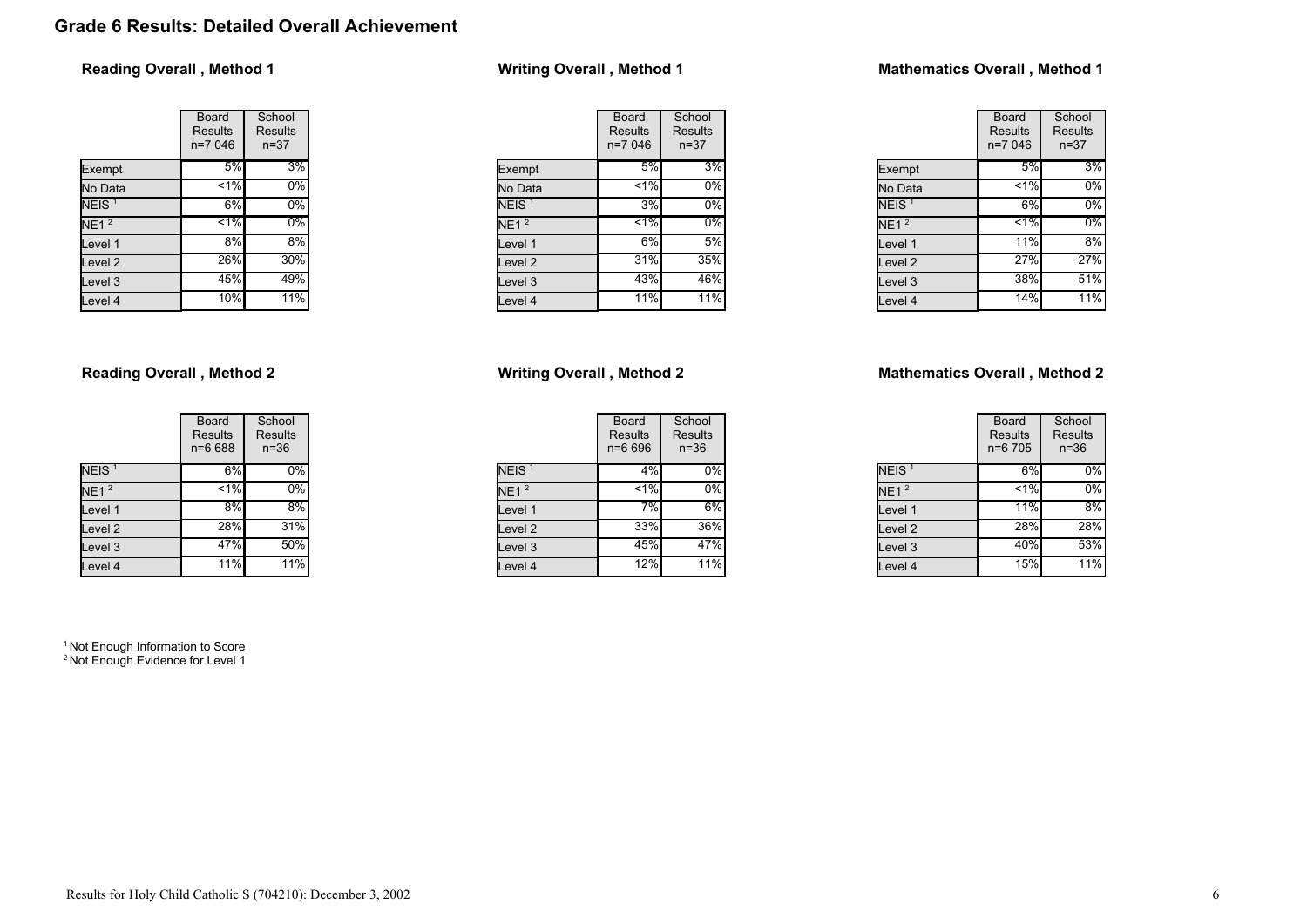# Grade 6 Results: Detailed Reading Achievement in Categories, Method 2

|               | Reasoning                                   |                                    | Communication                               |                                    | <b>Organization of Ideas</b>                 |                                  | <b>Application of Conventions</b>            |                                    |
|---------------|---------------------------------------------|------------------------------------|---------------------------------------------|------------------------------------|----------------------------------------------|----------------------------------|----------------------------------------------|------------------------------------|
|               | <b>Board</b><br><b>Results</b><br>$n=6$ 541 | School<br><b>Results</b><br>$n=36$ | <b>Board</b><br><b>Results</b><br>$n=6$ 567 | School<br><b>Results</b><br>$n=36$ | <b>Board</b><br><b>Results</b><br>$n = 6628$ | School<br><b>Results</b><br>n=36 | <b>Board</b><br><b>Results</b><br>$n = 6553$ | School<br><b>Results</b><br>$n=36$ |
| Average score | 11.0 /20                                    | 11.4 / 20                          | 10.6 / 20                                   | 10.6 / 20                          | 10.7/20                                      | 11.5/20                          | 10.2 / 20                                    | 10.5 / 20                          |

# Grade 6 Results: Detailed Writing Achievement in Categories, Method 2

|               | Reasoning                                    |                                      | Communication                         |                                      | Organization of Ideas                        |                                    | <b>Application of Conventions</b>   |                                    |
|---------------|----------------------------------------------|--------------------------------------|---------------------------------------|--------------------------------------|----------------------------------------------|------------------------------------|-------------------------------------|------------------------------------|
|               | <b>Board</b><br><b>Results</b><br>$n = 6599$ | School<br><b>Results</b><br>$n = 36$ | <b>Board</b><br>Results<br>$n = 6606$ | School<br><b>Results</b><br>$n = 36$ | <b>Board</b><br><b>Results</b><br>$n = 6601$ | School<br><b>Results</b><br>$n=36$ | <b>Board</b><br>Results<br>$n=6607$ | School<br><b>Results</b><br>$n=36$ |
| Average score | 4.9/8                                        | 5.1/8                                | 5.1/8                                 | 5.1/8                                | 5.0/8                                        | $\sqrt{5.1/8}$                     | 5.3/8                               | 5.2/8                              |

# Grade 6 Results: Detailed Mathematics Achievement in Categories, Method 2

|               | <b>Problem Solving</b>                       |                                    | <b>Understanding of Concepts</b>             |                                      | <b>Application of Mathematical</b><br><b>Procedures</b> |                                    | <b>Communication of Required</b><br>Knowledge |                                    |
|---------------|----------------------------------------------|------------------------------------|----------------------------------------------|--------------------------------------|---------------------------------------------------------|------------------------------------|-----------------------------------------------|------------------------------------|
|               | <b>Board</b><br><b>Results</b><br>$n = 6613$ | School<br><b>Results</b><br>$n=36$ | <b>Board</b><br><b>Results</b><br>$n = 6618$ | School<br><b>Results</b><br>$n = 36$ | Board<br><b>Results</b><br>$n = 6595$                   | School<br><b>Results</b><br>$n=36$ | <b>Board</b><br><b>Results</b><br>$n=6632$    | School<br><b>Results</b><br>$n=36$ |
| Average score | 10.1 / 20                                    | 10.7 / 20                          | 11.4 /20                                     | 11.3 / 20                            | 11.6 / 20                                               | 11.8 /20                           | 9.9 / 20                                      | 10.9 / 20                          |

# Grade 6 Results: Detailed Mathematics Achievement in Strands, Method 2

|               | <b>Number Sense and Numeration</b>           |                             | <b>Geometry and Spatial Sense</b> |                             | <b>Measurement</b>                    |                             |                                              | <b>Patterning and Algebra</b>      |                                             | Data Management and Probability    |
|---------------|----------------------------------------------|-----------------------------|-----------------------------------|-----------------------------|---------------------------------------|-----------------------------|----------------------------------------------|------------------------------------|---------------------------------------------|------------------------------------|
|               | <b>Board</b><br><b>Results</b><br>$n = 6643$ | School<br>Results<br>$n=36$ | Board<br>Results<br>$n=6627$      | School<br>Results<br>$n=36$ | Board<br><b>Results</b><br>$n = 6608$ | School<br>Results<br>$n=36$ | <b>Board</b><br><b>Results</b><br>$n = 6591$ | School<br><b>Results</b><br>$n=36$ | <b>Board</b><br><b>Results</b><br>$n=6$ 591 | School<br><b>Results</b><br>$n=36$ |
| Average score | 13.9 / 24                                    | 13.3 / 24                   | 13.9 / 24                         | 14.8/24                     | 13.0 / 24                             | 13.1 / 24                   | 13.6 / 24                                    | 14.5/24                            | 13.6 / 24                                   | 14.5/24                            |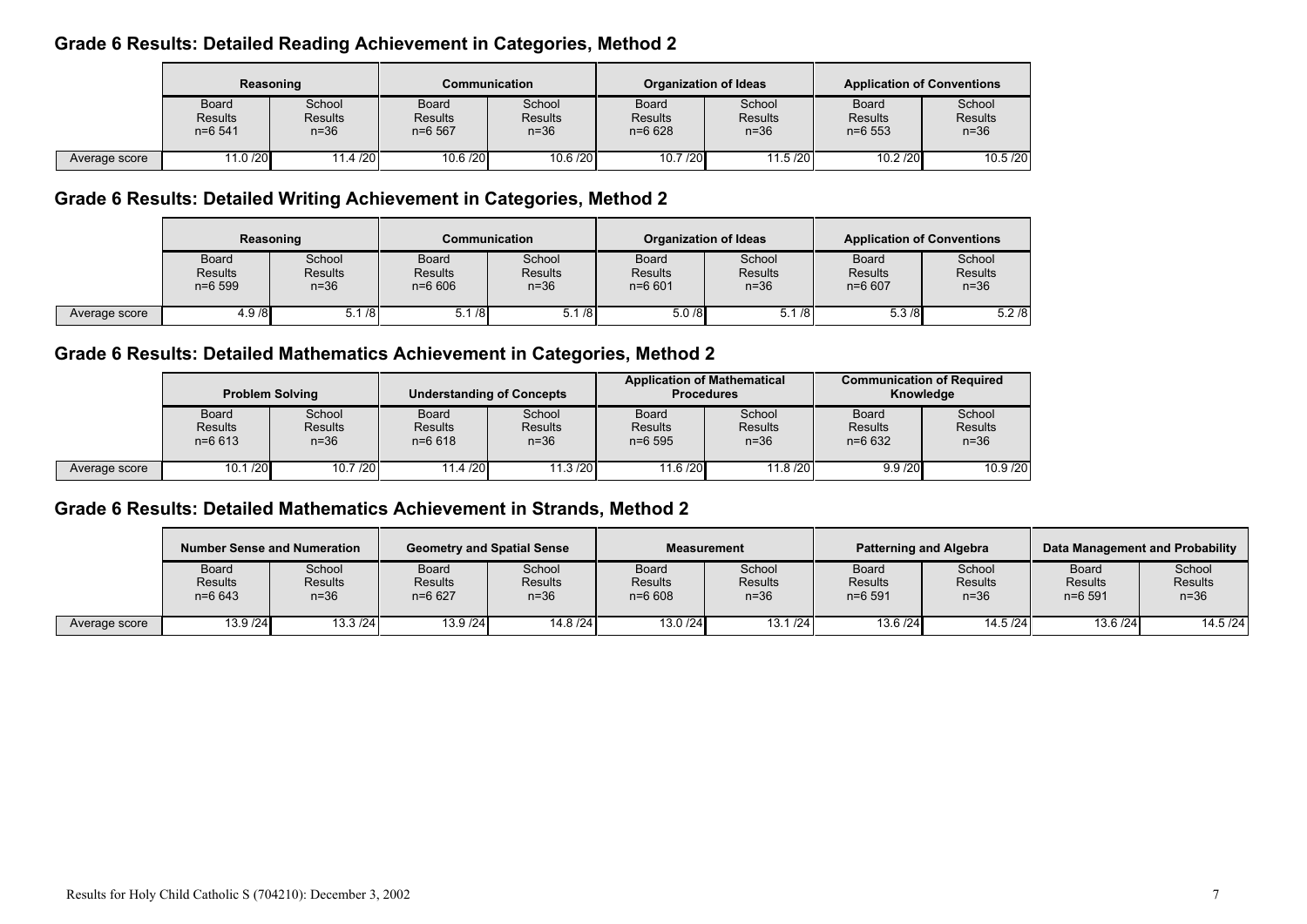# Grade 3 Achievement Results by Contextual Factors

## Results by Gender\*

## Reading Overall, Method 1

|                   |                                                  | <b>Board Results</b> |                   | <b>School Results</b>   |
|-------------------|--------------------------------------------------|----------------------|-------------------|-------------------------|
|                   | Girls<br><b>Boys</b><br>$n = 3,584$<br>$n=3,455$ |                      | Girls<br>$n = 22$ | <b>Boys</b><br>$n = 18$ |
| Exempt            | 5%                                               | $8\%$                | 5%                | 6%                      |
| No Data           | 1%                                               | $< 1\%$              | 0%                | 0%                      |
| NEIS <sup>1</sup> | 5%                                               | 6%                   | $0\%$             | 6%                      |
| NE1 <sup>2</sup>  | 1%                                               | $1\%$                | 0%                | 0%                      |
| Level 1           | 10%                                              | 12%                  | 5%                | 11%                     |
| Level 2           | 28%                                              | 28%                  | 50%               | 56%                     |
| Level 3           | 45%                                              | 40%                  | 32%               | 22%                     |
| Level 4           | 7%                                               | 4%                   | 9%                | $0\%$                   |

#### Reading Overall, Method 2

|                   |                    | <b>Board Results</b>    |                   | <b>School Results</b>   |
|-------------------|--------------------|-------------------------|-------------------|-------------------------|
|                   | Girls<br>$n=3,265$ | <b>Boys</b><br>$n=3282$ | Girls<br>$n = 21$ | <b>Boys</b><br>$n = 17$ |
| NEIS <sup>1</sup> | 5%                 | 7%                      | $0\%$             | 6%                      |
| NE1 <sup>2</sup>  | 1%                 | 1%                      | 0%                | $0\%$                   |
| Level 1           | 10%                | 13%                     | 5%                | 12%                     |
| Level 2           | 29%                | 31%                     | 52%               | 59%                     |
| Level 3           | 47%                | 44%                     | 33%               | 24%                     |
| Level 4           | 7%                 | 5%                      | 10%               | $0\%$                   |

## Writing Overall, Method 2

|                   | <b>Board Results</b> |                           | <b>School Results</b> |                         |
|-------------------|----------------------|---------------------------|-----------------------|-------------------------|
|                   | Girls<br>$n=3273$    | <b>Boys</b><br>$n = 3298$ | Girls<br>$n = 21$     | <b>Boys</b><br>$n = 17$ |
| NEIS <sup>1</sup> | 2%                   | 4%                        | 0%                    | 6%                      |
| $NE1^2$           | 1%                   | 1%                        | 0%                    | $0\%$                   |
| Level 1           | 2%                   | 3%                        | 0%                    | 6%                      |
| Level 2           | 28%                  | 37%                       | 48%                   | 47%                     |
| Level 3           | 55%                  | 49%                       | 29%                   | 35%                     |
| Level 4           | 14%                  | 7%                        | 24%                   | 6%                      |

## Mathematics Overall, Method 2

|                   | <b>Board Results</b> |                            | <b>School Results</b> |                         |
|-------------------|----------------------|----------------------------|-----------------------|-------------------------|
|                   | Girls<br>$n = 3,358$ | <b>Boys</b><br>$n = 3,380$ | Girls<br>$n = 21$     | <b>Boys</b><br>$n = 17$ |
| NEIS <sup>1</sup> | 5%                   | 5%                         | 0%                    | 6%                      |
| NE1 <sup>2</sup>  | $< 1\%$              | $< 1\%$                    | 0%                    | 0%                      |
| Level 1           | 7%                   | 6%                         | 0%                    | 18%                     |
| Level 2           | 30%                  | 29%                        | 52%                   | 41%                     |
| Level 3           | 49%                  | 48%                        | 33%l                  | 35%                     |
| Level 4           | 10%                  | 11%                        | 14%                   | $0\%$                   |

## Writing Overall, Method 1

|                    | <b>Board Results</b> |                           | <b>School Results</b> |                         |
|--------------------|----------------------|---------------------------|-----------------------|-------------------------|
|                    | Girls<br>$n=3,455$   | <b>Boys</b><br>$n = 3584$ | Girls<br>$n = 22$     | <b>Boys</b><br>$n = 18$ |
| Exempt             | 5%                   | 8%                        | 5%                    | 6%                      |
| No Data            | 1%                   | $< 1\%$                   | 0%                    | $0\%$                   |
| NEIS <sup>1</sup>  | 2%                   | 3%                        | 0%                    | 6%                      |
| NE1 <sup>2</sup>   | 1%                   | $1\%$                     | 0%                    | 0%                      |
| Level 1            | 2%                   | 3%                        | $0\%$                 | 6%                      |
| Level <sub>2</sub> | 26%                  | 34%                       | 45%                   | 44%                     |
| Level <sub>3</sub> | 52%                  | 45%                       | 27%                   | 33%                     |
| Level 4            | 13%                  | 7%                        | 23%                   | 6%                      |

## Mathematics Overall, Method 1

|                    |                   | <b>Board Results</b>    | <b>School Results</b> |                         |
|--------------------|-------------------|-------------------------|-----------------------|-------------------------|
|                    | Girls<br>$n=3527$ | <b>Boys</b><br>$n=3635$ | Girls<br>$n = 22$     | <b>Boys</b><br>$n = 18$ |
| Exempt             | 5%                | 7%                      | 5%                    | 6%                      |
| No Data            | $< 1\%$           | < 1%                    | 0%                    | 0%                      |
| NEIS <sup>1</sup>  | 4%                | 5%                      | $0\%$                 | 6%                      |
| NE1 <sup>2</sup>   | 1%                | $< 1\%$                 | 0%                    | $0\%$                   |
| Level 1            | $6\%$             | $6\%$                   | $0\%$                 | 17%                     |
| Level <sub>2</sub> | 28%               | 27%                     | 50%                   | 39%                     |
| Level <sub>3</sub> | 47%               | 45%                     | 32%                   | 33%                     |
| Level 4            | 9%                | 10%                     | 14%                   | $0\%$                   |

<sup>1</sup> Not Enough Information to Score

\* Results for gender are based upon students for whom gender data were available.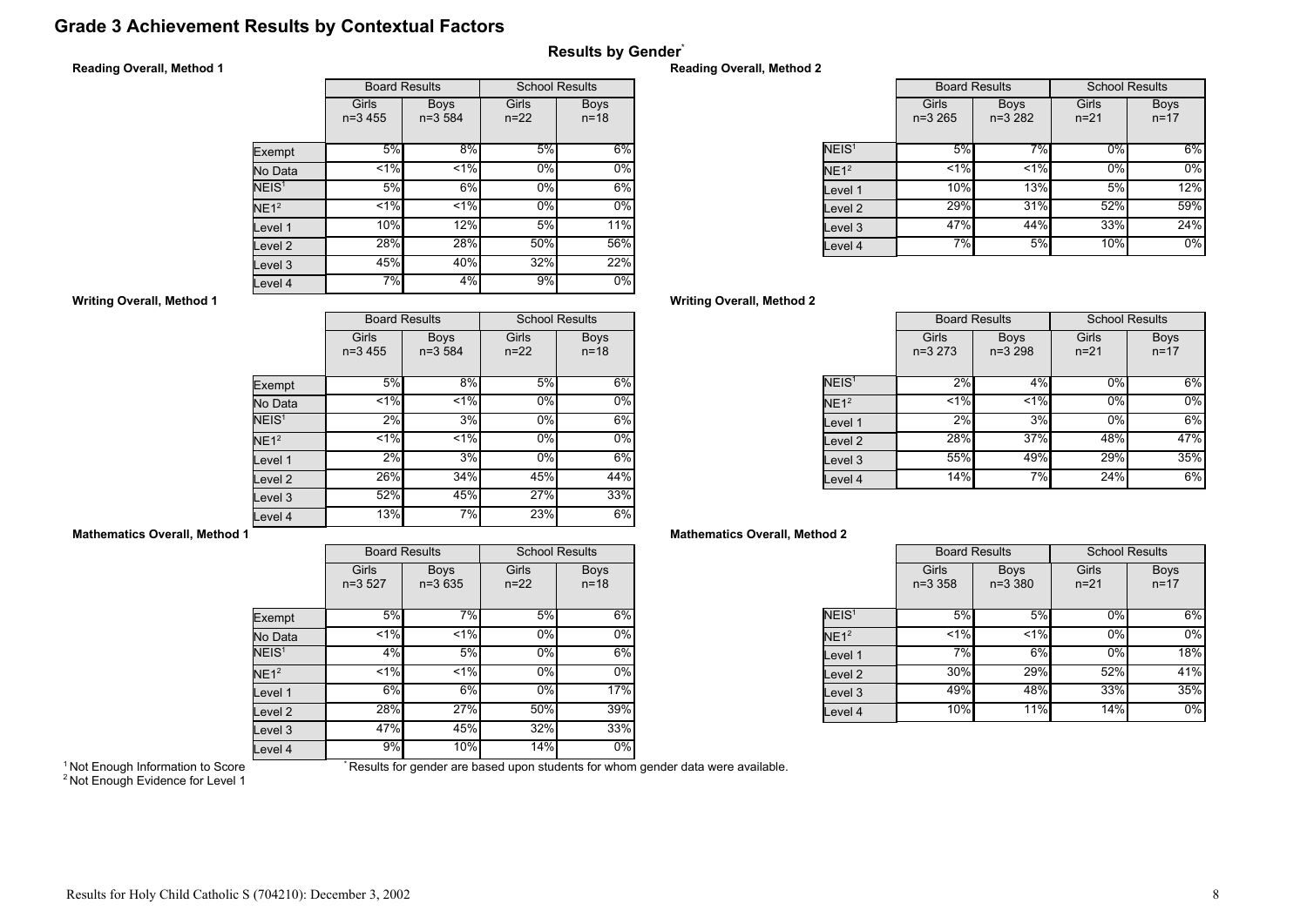# Grade 3 Achievement Results by Contextual Factors, cont'd

## Results by Results by English as a Second Language/English Literacy Development

## Reading Overall, Method 1

|                   | <b>Board Results</b>    |                                            | <b>School Results</b> |                                          |
|-------------------|-------------------------|--------------------------------------------|-----------------------|------------------------------------------|
|                   | In ESL/ELD<br>$n = 249$ | All Other<br><b>Students</b><br>$n = 6814$ | In ESL/ELD<br>$n=1$   | All Other<br><b>Students</b><br>$n = 39$ |
| Exempt            | 47%                     | 5%                                         | 100%                  | 3%                                       |
| No Data           | 2%                      | $1\%$                                      | 0%                    | 0%                                       |
| NEIS <sup>1</sup> | 3%                      | 6%                                         | 0%                    | 3%                                       |
| NE1 <sup>2</sup>  | 1%                      | 1.96                                       | 0%                    | $0\%$                                    |
| Level 1           | 13%                     | 11%                                        | 0%                    | 8%                                       |
| evel 2            | 15%                     | 28%                                        | 0%                    | 54%                                      |
| Level 3           | 18%                     | 43%                                        | 0%                    | 28%                                      |
| Level 4           | 1%                      | 6%                                         | 0%                    | 5%                                       |

Reading Overall, Method 2

|                   | <b>Board Results</b>    |                                           |                     | <b>School Results</b>                    |
|-------------------|-------------------------|-------------------------------------------|---------------------|------------------------------------------|
|                   | In ESL/ELD<br>$n = 127$ | All Other<br><b>Students</b><br>$n=6$ 440 | In ESL/ELD<br>$n=0$ | All Other<br><b>Students</b><br>$n = 38$ |
| NEIS <sup>1</sup> | 6%                      | 6%                                        |                     | 3%                                       |
| NE1 <sup>2</sup>  | 2%                      | $< 1\%$                                   |                     | 0%                                       |
| Level 1           | 25%                     | 11%                                       |                     | 8%                                       |
| evel 2.           | 29%                     | 30%                                       |                     | 55%                                      |
| evel 3            | 36%                     | 46%                                       |                     | 29%                                      |
| Level 4           | 2%                      | 6%                                        |                     | 5%                                       |

## Writing Overall, Method 2

|                    | <b>Board Results</b>    |                                           | <b>School Results</b> |                                          |
|--------------------|-------------------------|-------------------------------------------|-----------------------|------------------------------------------|
|                    | In ESL/ELD<br>$n = 137$ | All Other<br><b>Students</b><br>$n=6$ 454 | In ESL/ELD<br>$n=0$   | All Other<br><b>Students</b><br>$n = 38$ |
| NEIS <sup>1</sup>  | 4%                      | 3%                                        |                       | 3%                                       |
| NE1 <sup>2</sup>   | $0\%$                   | $< 1\%$                                   |                       | $0\%$                                    |
| Level 1            | 12%                     | 2%                                        |                       | 3%                                       |
| Level <sub>2</sub> | 47%                     | 32%                                       |                       | 47%                                      |
| Level 3            | 34%                     | 52%                                       |                       | 32%                                      |
| Level 4            | 3%                      | 11%                                       |                       | 16%                                      |

## Mathematics Overall, Method 2

|                   | <b>Board Results</b>    |                                            | <b>School Results</b> |                                          |
|-------------------|-------------------------|--------------------------------------------|-----------------------|------------------------------------------|
|                   | In ESL/ELD<br>$n = 152$ | All Other<br><b>Students</b><br>$n = 6605$ | In ESL/ELD<br>$n=0$   | All Other<br><b>Students</b><br>$n = 38$ |
| NEIS <sup>1</sup> | 8%                      | 5%                                         |                       | 3%                                       |
| NE1 <sup>2</sup>  | 2%                      | < 1%                                       |                       | 0%                                       |
| Level 1           | <b>13%</b>              | 6%                                         |                       | 8%                                       |
| Level 2           | 29%                     | 29%                                        |                       | 47%                                      |
| Level 3           | 40%                     | 49%                                        |                       | 34%                                      |
| Level 4           | 8%                      | 10%                                        |                       | 8%                                       |

#### Writing Overall, Method 1

|                   | <b>Board Results</b>    |                                          | <b>School Results</b> |                                          |
|-------------------|-------------------------|------------------------------------------|-----------------------|------------------------------------------|
|                   | In ESL/ELD<br>$n = 249$ | All Other<br><b>Students</b><br>$n=6814$ | In ESL/ELD<br>$n=1$   | All Other<br><b>Students</b><br>$n = 39$ |
| Exempt            | 43%                     | 5%                                       | 100%                  | 3%                                       |
| No Data           | 2%                      | < 1%                                     | 0%                    | $0\%$                                    |
| NEIS <sup>1</sup> | 2%                      | 3%                                       | 0%                    | 3%                                       |
| NE1 <sup>2</sup>  | 0%                      | $< 1\%$                                  | 0%                    | $0\%$                                    |
| Level 1           | 6%                      | 2%                                       | 0%                    | 3%                                       |
| Level 2           | 26%                     | 30%                                      | 0%                    | 46%                                      |
| Level 3           | 19%                     | 50%                                      | 0%                    | 31%                                      |
| Level 4           | $2\%$                   | 10%                                      | 0%                    | 15%                                      |

## Mathematics Overall, Method 1

|                    |                         | <b>Board Results</b>                    |                     | <b>School Results</b>                    |
|--------------------|-------------------------|-----------------------------------------|---------------------|------------------------------------------|
|                    | In ESL/ELD<br>$n = 249$ | All Other<br><b>Students</b><br>n=6 937 | In ESL/ELD<br>$n=1$ | All Other<br><b>Students</b><br>$n = 39$ |
| Exempt             | 37%                     | 5%                                      | 100%                | 3%                                       |
| No Data            | 2%                      | 1%                                      | 0%                  | 0%                                       |
| NEIS <sup>1</sup>  | 5%                      | 5%                                      | $0\%$               | 3%                                       |
| NE1 <sup>2</sup>   | 1%                      | $< 1\%$                                 | 0%                  | $0\%$                                    |
| Level 1            | 8%                      | 6%                                      | 0%                  | 8%                                       |
| Level <sub>2</sub> | 18%                     | 28%                                     | 0%                  | 46%                                      |
| Level 3            | 24%                     | 46%                                     | 0%                  | 33%                                      |
| Level 4            | 5%                      | 10%                                     | 0%                  | 8%                                       |

<sup>1</sup> Not Enough Information to Score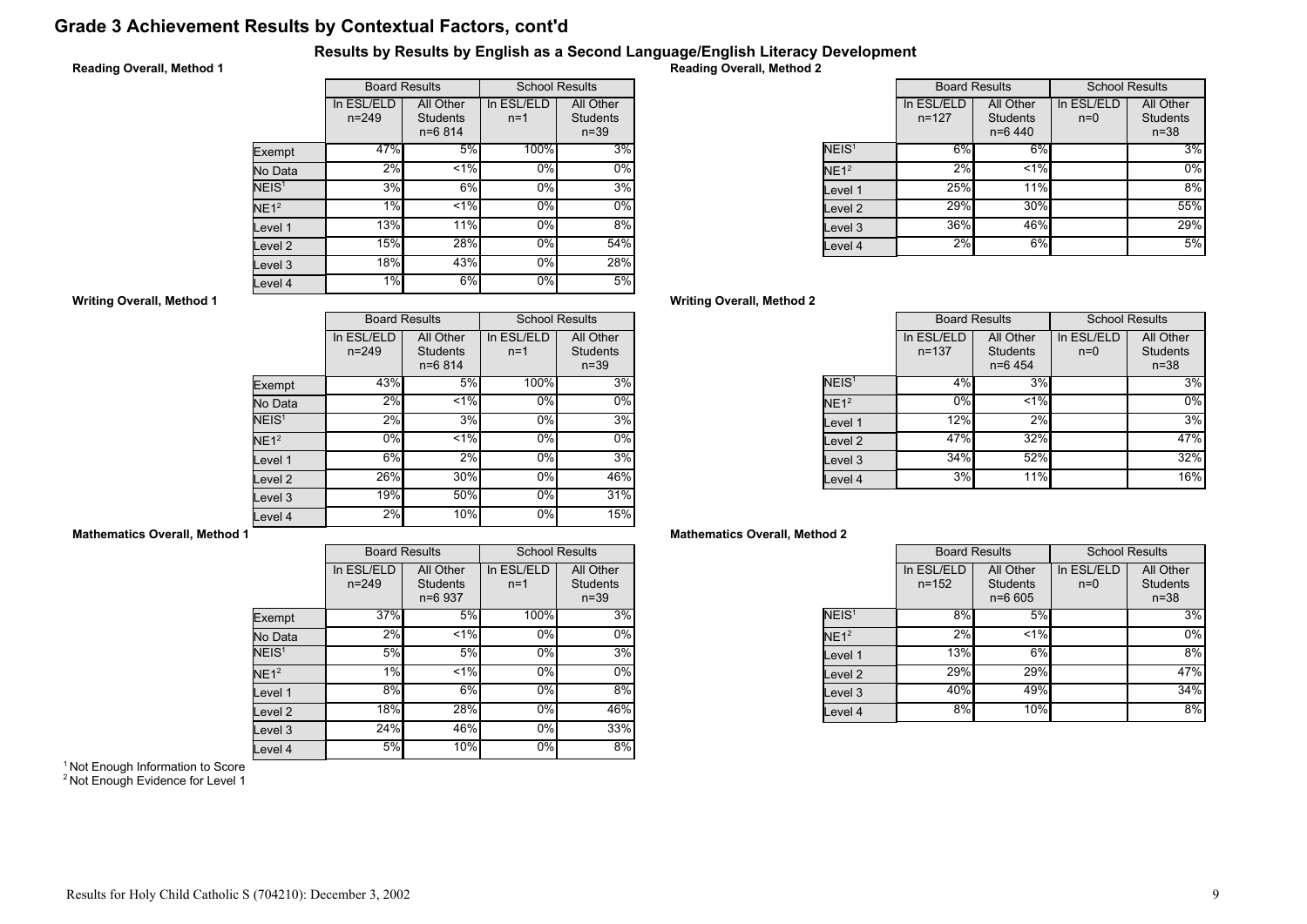# Grade 3 Achievement Results by Contextual Factors, cont'd

## Results for Students with Special Needs (excluding Gifted and Enriched)

## Reading Overall, Method 1

|                   | <b>Board Results</b>                 |                                             | <b>School Results</b>               |                                          |
|-------------------|--------------------------------------|---------------------------------------------|-------------------------------------|------------------------------------------|
|                   | Special<br><b>Needs</b><br>$n = 954$ | All Other<br><b>Students</b><br>$n = 6$ 109 | Special<br><b>Needs</b><br>$n = 11$ | All Other<br><b>Students</b><br>$n = 29$ |
| Exempt            | 35%                                  | 2%                                          | 18%                                 | $0\%$                                    |
| No Data           | 1%                                   | $< 1\%$                                     | 0%                                  | $0\%$                                    |
| NEIS <sup>1</sup> | 9%                                   | 5%                                          | 0%                                  | 3%                                       |
| NE1 <sup>2</sup>  | 1%                                   | $< 1\%$                                     | 0%                                  | $0\%$                                    |
| Level 1           | 20%                                  | 10%                                         | 18%                                 | 3%                                       |
| Level 2           | 23%                                  | 29%                                         | 55%                                 | 52%                                      |
| Level 3           | 10%                                  | 48%                                         | 9%                                  | 34%                                      |
| evel 4            | 1%                                   | 6%                                          | 0%                                  | 7%                                       |

Reading Overall, Method 2

|                   | <b>Board Results</b>                 |                                            | <b>School Results</b>            |                                          |
|-------------------|--------------------------------------|--------------------------------------------|----------------------------------|------------------------------------------|
|                   | Special<br><b>Needs</b><br>$n = 614$ | All Other<br><b>Students</b><br>$n = 5953$ | Special<br><b>Needs</b><br>$n=9$ | All Other<br><b>Students</b><br>$n = 29$ |
| NEIS <sup>1</sup> | 14%                                  | 5%                                         | $0\%$                            | 3%                                       |
| NE1 <sup>2</sup>  | 2%                                   | $< 1\%$                                    | 0%                               | $0\%$                                    |
| Level 1           | 31%                                  | 10%                                        | 22%                              | 3%                                       |
| evel 2.           | 36%                                  | 29%                                        | 67%                              | 52%                                      |
| evel 3.           | 15%                                  | 49%                                        | 11%                              | 34%                                      |
| evel 4            | 1%                                   | 7%                                         | 0%                               | 7%                                       |

## Writing Overall, Method 2

|                   | <b>Board Results</b>                 |                                            | <b>School Results</b>            |                                        |
|-------------------|--------------------------------------|--------------------------------------------|----------------------------------|----------------------------------------|
|                   | Special<br><b>Needs</b><br>$n = 631$ | All Other<br><b>Students</b><br>$n = 5960$ | Special<br><b>Needs</b><br>$n=9$ | All Other<br><b>Students</b><br>$n=29$ |
| NEIS <sup>1</sup> | 10%                                  | 2%                                         | $0\%$                            | 3%                                     |
| NE1 <sup>2</sup>  | 1%                                   | 0%                                         | 0%                               | $0\%$                                  |
| Level 1           | 12%                                  | 1%                                         | 11%                              | $0\%$                                  |
| Level 2           | 58%                                  | 30%                                        | 67%                              | 41%                                    |
| Level 3           | <b>18%</b>                           | 56%                                        | 22%                              | 34%                                    |
| Level 4           | 1%                                   | 11%                                        | 0%                               | 21%                                    |

## Mathematics Overall, Method 2

|                   | <b>Board Results</b>                 |                                             | <b>School Results</b>            |                                          |
|-------------------|--------------------------------------|---------------------------------------------|----------------------------------|------------------------------------------|
|                   | Special<br><b>Needs</b><br>$n = 657$ | All Other<br><b>Students</b><br>$n = 6 100$ | Special<br><b>Needs</b><br>$n=9$ | All Other<br><b>Students</b><br>$n = 29$ |
| NEIS <sup>1</sup> | 8%                                   | 5%                                          | 0%                               | 3%                                       |
| NE1 <sup>2</sup>  | 2%                                   | $1\%$                                       | 0%                               | 0%                                       |
| Level 1           | 19%                                  | 5%                                          | 33%                              | 0%                                       |
| Level 2           | 44%                                  | 28%                                         | 56%                              | 45%                                      |
| Level 3           | 24%                                  | 51%                                         | 11%                              | 41%                                      |
| Level 4           | 3%                                   | 11%                                         | 0%                               | 10%                                      |

#### Writing Overall, Method 1

|                   |                                      | <b>Board Results</b>                        |                                     | <b>School Results</b>                    |
|-------------------|--------------------------------------|---------------------------------------------|-------------------------------------|------------------------------------------|
|                   | Special<br><b>Needs</b><br>$n = 954$ | All Other<br><b>Students</b><br>$n = 6$ 109 | Special<br><b>Needs</b><br>$n = 11$ | All Other<br><b>Students</b><br>$n = 29$ |
| Exempt            | 33%                                  | 2%                                          | 18%                                 | 0%                                       |
| No Data           | 1%                                   | < 1%                                        | 0%                                  | $0\%$                                    |
| NEIS <sup>1</sup> | 7%                                   | $2\%$                                       | $0\%$                               | 3%                                       |
| NE1 <sup>2</sup>  | 1%                                   | 0%                                          | 0%                                  | $0\%$                                    |
| Level 1           | 8%                                   | 1%                                          | 9%                                  | $0\%$                                    |
| Level 2           | 38%                                  | 29%                                         | 55%                                 | 41%                                      |
| Level 3           | 12%                                  | 54%                                         | 18%                                 | 34%                                      |
| Level 4           | 1%                                   | 11%                                         | $0\%$                               | 21%                                      |

## Mathematics Overall, Method 1

|                   |                                      | <b>Board Results</b>                     |                                     | <b>School Results</b>                    |
|-------------------|--------------------------------------|------------------------------------------|-------------------------------------|------------------------------------------|
|                   | Special<br><b>Needs</b><br>$n = 957$ | All Other<br><b>Students</b><br>$n=6229$ | Special<br><b>Needs</b><br>$n = 11$ | All Other<br><b>Students</b><br>$n = 29$ |
| Exempt            | 31%                                  | 2%                                       | 18%                                 | $0\%$                                    |
| No Data           | $1\%$                                | < 1%                                     | $0\%$                               | 0%                                       |
| NEIS <sup>1</sup> | 5%                                   | 5%                                       | 0%                                  | 3%                                       |
| NE1 <sup>2</sup>  | 1%                                   | < 1%                                     | 0%                                  | $0\%$                                    |
| Level 1           | 13%                                  | 5%                                       | 27%                                 | 0%                                       |
| Level 2           | 30%                                  | 27%                                      | 45%                                 | 45%                                      |
| Level 3           | 17%                                  | 50%                                      | 9%                                  | 41%                                      |
| Level 4           | 2%                                   | 11%                                      | 0%                                  | 10%                                      |

<sup>1</sup> Not Enough Information to Score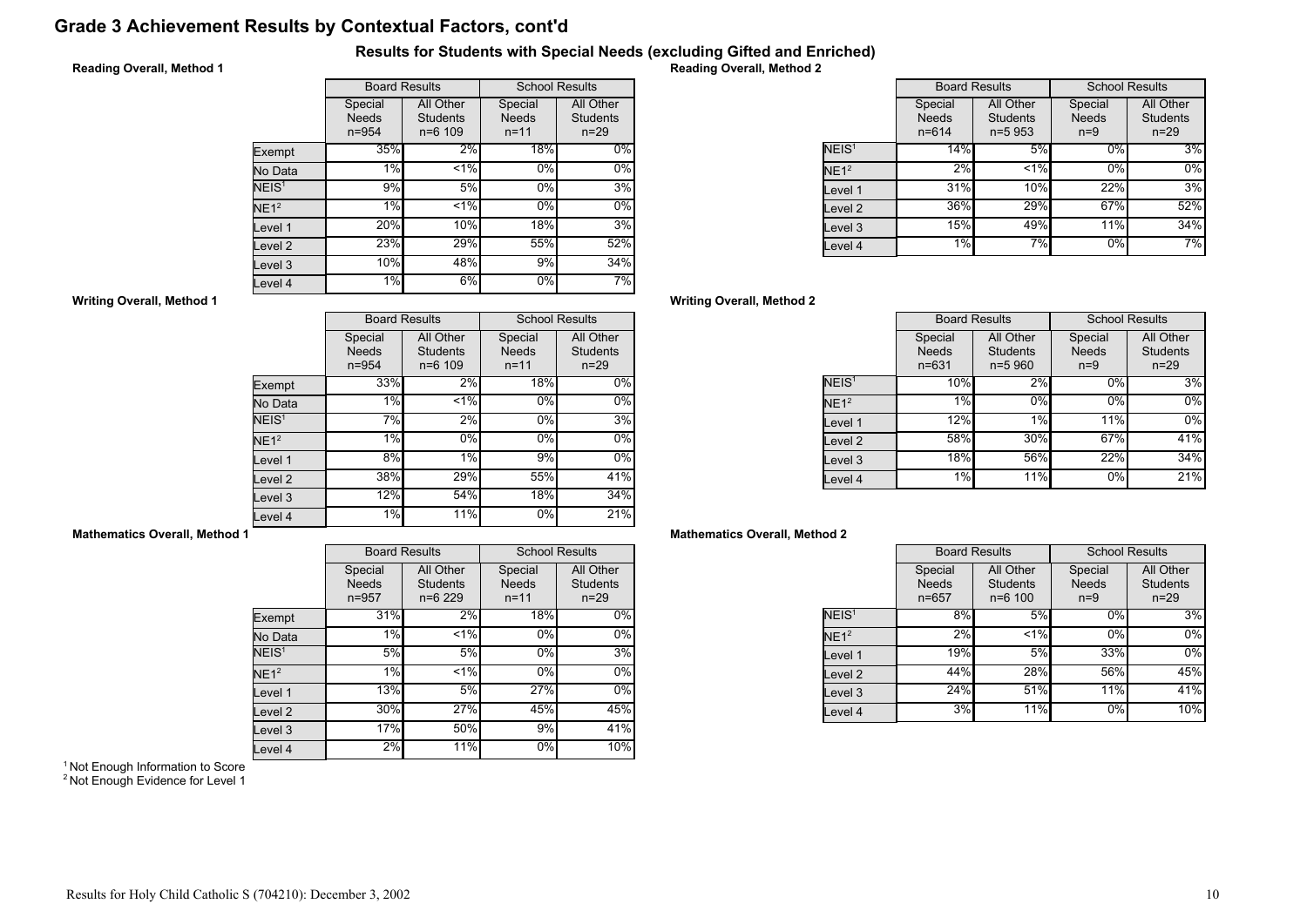## Grade 3 Achievement Results by Contextual Factors, cont'd Results for Students in French Immersion

## Reading<sup>3</sup>Overall, Method 1

|                   | <b>Board Results</b>         |                                          | <b>School Results</b>        |                                          |
|-------------------|------------------------------|------------------------------------------|------------------------------|------------------------------------------|
|                   | French<br>Immersion<br>$n=0$ | All Other<br><b>Students</b><br>$n=7063$ | French<br>Immersion<br>$n=0$ | All Other<br><b>Students</b><br>$n = 40$ |
| Exempt            |                              | 7%                                       |                              | 5%                                       |
| No Data           |                              | 1%                                       |                              | $0\%$                                    |
| NEIS <sup>1</sup> |                              | 6%                                       |                              | 2%                                       |
| NE1 <sup>2</sup>  |                              | $< 1\%$                                  |                              | $0\%$                                    |
| Level 1           |                              | 11%                                      |                              | 8%                                       |
| Level 2           |                              | 28%                                      |                              | 52%                                      |
| Level 3           |                              | 42%                                      |                              | 28%                                      |
| Level 4           |                              | 6%                                       |                              | 5%                                       |

## Reading<sup>3</sup>Overall, Method 2

|                   | <b>Board Results</b>         |                                          | <b>School Results</b>        |                                          |
|-------------------|------------------------------|------------------------------------------|------------------------------|------------------------------------------|
|                   | French<br>Immersion<br>$n=0$ | All Other<br><b>Students</b><br>$n=6567$ | French<br>Immersion<br>$n=0$ | All Other<br><b>Students</b><br>$n = 38$ |
| NEIS <sup>1</sup> |                              | 6%                                       |                              | 3%                                       |
| NE1 <sup>2</sup>  |                              | $< 1\%$                                  |                              | $0\%$                                    |
| Level 1           |                              | 12%                                      |                              | 8%                                       |
| lLevel 2          |                              | 30%                                      |                              | 55%                                      |
| lLevel 3          |                              | 46%                                      |                              | 29%                                      |
| Level 4           |                              | 6%                                       |                              | 5%                                       |

## Writing<sup>3</sup>Overall, Method 2

|                   | <b>Board Results</b>         |                                            | <b>School Results</b>        |                                        |
|-------------------|------------------------------|--------------------------------------------|------------------------------|----------------------------------------|
|                   | French<br>Immersion<br>$n=0$ | All Other<br><b>Students</b><br>$n = 6591$ | French<br>Immersion<br>$n=0$ | All Other<br><b>Students</b><br>$n=38$ |
| NEIS <sup>1</sup> |                              | 3%                                         |                              | 3%                                     |
| NE1 <sup>2</sup>  |                              | $< 1\%$                                    |                              | $0\%$                                  |
| Level 1           |                              | 2%                                         |                              | 3%                                     |
| Level 2           |                              | 32%                                        |                              | 47%                                    |
| Level 3           |                              | 52%                                        |                              | 32%                                    |
| Level 4           |                              | 10%                                        |                              | 16%                                    |

#### Mathematics<sup>4</sup> Overall, Method 2

|                   | <b>Board Results</b>             |                                            | <b>School Results</b>        |                                          |
|-------------------|----------------------------------|--------------------------------------------|------------------------------|------------------------------------------|
|                   | French<br>Immersion<br>$n = 122$ | All Other<br><b>Students</b><br>$n = 6635$ | French<br>Immersion<br>$n=0$ | All Other<br><b>Students</b><br>$n = 38$ |
| NEIS <sup>1</sup> | 8%                               | 5%                                         |                              | 3%                                       |
| NE1 <sup>2</sup>  | 0%                               | $< 1\%$                                    |                              | $0\%$                                    |
| Level 1           | 2%                               | 7%                                         |                              | 8%                                       |
| Level 2           | <b>16%</b>                       | 29%                                        |                              | 47%                                      |
| Level 3           | 64%                              | 48%                                        |                              | 34%                                      |
| Level 4           | 11%                              | 10%                                        |                              | 8%                                       |

Writing<sup>3</sup>Overall, Method 1

|                    |                              | <b>Board Results</b>                     | <b>School Results</b>        |                                          |
|--------------------|------------------------------|------------------------------------------|------------------------------|------------------------------------------|
|                    | French<br>Immersion<br>$n=0$ | All Other<br><b>Students</b><br>$n=7063$ | French<br>Immersion<br>$n=0$ | All Other<br><b>Students</b><br>$n = 40$ |
| Exempt             |                              | 6%                                       |                              | 5%                                       |
| No Data            |                              | 1%                                       |                              | $0\%$                                    |
| NEIS <sup>1</sup>  |                              | 3%                                       |                              | 2%                                       |
| NE1 <sup>2</sup>   |                              | 1%                                       |                              | $0\%$                                    |
| Level 1            |                              | 2%                                       |                              | 2%                                       |
| Level <sub>2</sub> |                              | 30%                                      |                              | 45%                                      |
| Level <sub>3</sub> |                              | 48%                                      |                              | 30%                                      |
| Level 4            |                              | 10%                                      |                              | 15%                                      |

#### Mathematics<sup>4</sup> Overall, Method 1

|                   | <b>Board Results</b>             |                                          | <b>School Results</b>        |                                          |
|-------------------|----------------------------------|------------------------------------------|------------------------------|------------------------------------------|
|                   | French<br>Immersion<br>$n = 123$ | All Other<br><b>Students</b><br>$n=7063$ | French<br>Immersion<br>$n=0$ | All Other<br><b>Students</b><br>$n = 40$ |
| Exempt            | 0%                               | 6%                                       |                              | 5%                                       |
| No Data           | 1%                               | $< 1\%$                                  |                              | 0%                                       |
| NEIS <sup>1</sup> | 8%                               | 5%                                       |                              | 2%                                       |
| NE1 <sup>2</sup>  | 0%                               | $1\%$                                    |                              | $0\%$                                    |
| Level 1           | 2%                               | 6%                                       |                              | 8%                                       |
| Level 2           | 15%                              | 28%                                      |                              | 45%                                      |
| Level 3           | 63%                              | 45%                                      |                              | 32%                                      |
| Level 4           | 11%                              | 10%                                      |                              | 8%                                       |

<sup>1</sup> Not Enough Information to Score <sup>2</sup> Not Enough Evidence for Level 1 3 Includes French Immersion students who wrote the reading and writing components in English (Options A and B). Does not include French

Immersion students who did not write the reading and writing components (Option C).<br>^ Includes French Immersion students who wrote the mathematics component in English (Option A) or who wrote a French translation of the En language mathematics component (Options B and C).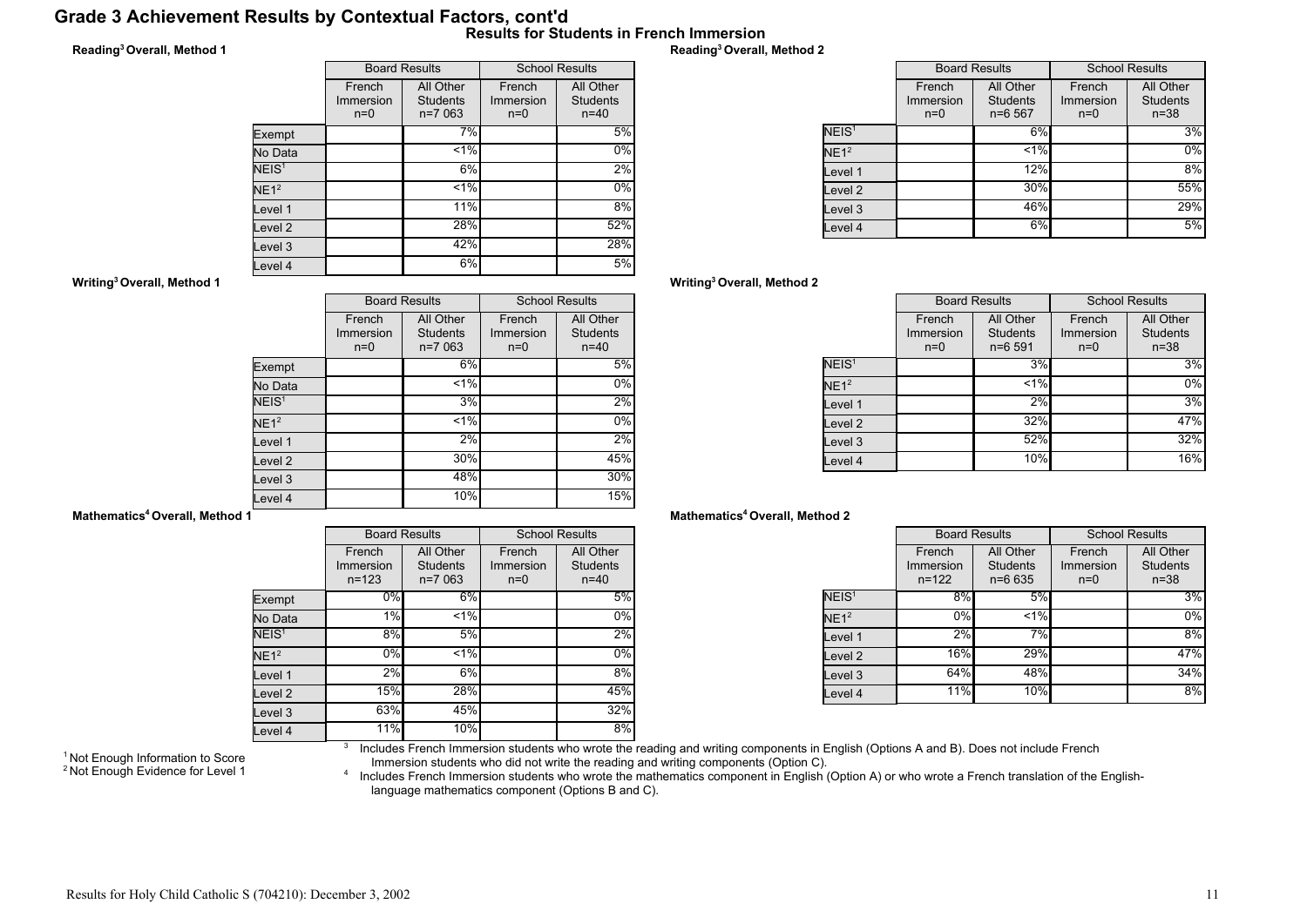# Grade 6 Achievement Results by Contextual Factors

## Reading Overall, Method 1

|                    |                     | <b>Board Results</b>     | <b>School Results</b> |                       |
|--------------------|---------------------|--------------------------|-----------------------|-----------------------|
|                    | Girls<br>$n = 3529$ | <b>Boys</b><br>$n=3,485$ | Girls<br>$n = 18$     | <b>Boys</b><br>$n=19$ |
| Exempt             | 4%                  | 6%                       | $0\%$                 | 5%                    |
| No Data            | 1%                  | $1\%$                    | 0%                    | $0\%$                 |
| NEIS <sup>1</sup>  | 4%                  | 7%                       | 0%                    | $0\%$                 |
| NE1 <sup>2</sup>   | 1%                  | 1%                       | 0%                    | $0\%$                 |
| Level 1            | 6%                  | 10%                      | 6%                    | 11%                   |
| Level <sub>2</sub> | 24%                 | 29%                      | 22%                   | 37%                   |
| Level 3            | 49%                 | 41%                      | 56%                   | 42%                   |
| Level 4            | 14%                 | 7%                       | 17%                   | 5%                    |

## Reading Overall, Method 2

Results by Gender\*

|                   | <b>Board Results</b> |                         | <b>School Results</b> |                         |
|-------------------|----------------------|-------------------------|-----------------------|-------------------------|
|                   | Girls<br>$n=3,392$   | <b>Boys</b><br>$n=3271$ | Girls<br>$n = 18$     | <b>Boys</b><br>$n = 18$ |
| NEIS <sup>1</sup> | 4%                   | 8%                      | $0\%$                 | $0\%$                   |
| NE1 <sup>2</sup>  | 1%                   | 1%                      | 0%                    | $0\%$                   |
| Level 1           | 6%                   | 10%                     | 6%                    | 11%                     |
| Level 2           | 24%                  | 31%                     | 22%                   | 39%                     |
| Level 3           | 51%                  | 43%                     | 56%                   | 44%                     |
| Level 4           | 14%                  | 7%                      | 17%                   | $6\%$                   |

## Writing Overall, Method 2

|                   | <b>Board Results</b> |                         | <b>School Results</b> |                         |
|-------------------|----------------------|-------------------------|-----------------------|-------------------------|
|                   | Girls<br>$n=3.397$   | <b>Boys</b><br>$n=3274$ | Girls<br>$n = 18$     | <b>Boys</b><br>$n = 18$ |
| NEIS <sup>1</sup> | 2%                   | 5%                      | 0%                    | $0\%$                   |
| NE1 <sup>2</sup>  | 1%                   | 1%                      | 0%                    | $0\%$                   |
| Level 1           | 4%                   | 10%                     | 6%                    | 6%                      |
| Level 2           | 29%                  | 38%                     | 17%                   | 56%                     |
| Level 3           | 49%                  | 41%                     | 67%                   | 28%                     |
| Level 4           | 16%                  | 7%                      | 11%                   | 11%                     |

## Mathematics Overall, Method 2

|                   | <b>Board Results</b> |                         | <b>School Results</b> |                         |
|-------------------|----------------------|-------------------------|-----------------------|-------------------------|
|                   | Girls<br>$n = 3,396$ | <b>Boys</b><br>$n=3284$ | Girls<br>$n = 18$     | <b>Boys</b><br>$n = 18$ |
| NEIS <sup>1</sup> | 5%                   | 7%                      | 0%                    | 0%                      |
| NE1 <sup>2</sup>  | $< 1\%$              | < 1%                    | 0%                    | 0%                      |
| Level 1           | 10%                  | 12%                     | 11%                   | 6%                      |
| Level 2           | 29%l                 | 27%                     | 22%                   | 33%                     |
| Level 3           | 40%                  | 39%                     | 56%                   | 50%                     |
| Level 4           | 15%                  | 15%                     | 11%                   | 11%                     |

## Writing Overall, Method 1

|                    |                     | <b>Board Results</b>     | <b>School Results</b> |                         |
|--------------------|---------------------|--------------------------|-----------------------|-------------------------|
|                    | Girls<br>$n = 3529$ | <b>Boys</b><br>$n=3,485$ | Girls<br>$n = 18$     | <b>Boys</b><br>$n = 19$ |
| Exempt             | 4%                  | 6%                       | 0%                    | 5%                      |
| No Data            | $< 1\%$             | < 1%                     | 0%                    | 0%                      |
| NEIS <sup>1</sup>  | 2%                  | 4%                       | 0%                    | 0%                      |
| NE1 <sup>2</sup>   | 1%                  | $< 1\%$                  | 0%                    | 0%                      |
| Level 1            | 4%                  | 9%                       | 6%                    | 5%                      |
| Level <sub>2</sub> | 28%                 | 35%                      | 17%                   | 53%                     |
| Level 3            | 47%                 | 38%                      | 67%                   | 26%                     |
| Level 4            | 15%                 | 7%                       | 11%                   | 11%                     |

#### Mathematics Overall, Method 1

|                    | <b>Board Results</b> |                          | <b>School Results</b> |                         |  |
|--------------------|----------------------|--------------------------|-----------------------|-------------------------|--|
|                    | Girls<br>$n=3529$    | <b>Boys</b><br>$n=3,485$ | Girls<br>$n = 18$     | <b>Boys</b><br>$n = 19$ |  |
| Exempt             | 4%                   | 6%                       | 0%                    | 5%                      |  |
| No Data            | $\overline{51\%}$    | < 1%                     | 0%                    | 0%                      |  |
| NEIS <sup>1</sup>  | 5%                   | 6%                       | $0\%$                 | 0%                      |  |
| NE1 <sup>2</sup>   | 1%                   | 1%                       | 0%                    | 0%                      |  |
| Level 1            | 10%                  | 11%                      | 11%                   | 5%                      |  |
| Level <sub>2</sub> | 28%                  | 25%                      | 22%                   | 32%                     |  |
| Level <sub>3</sub> | 39%                  | 37%                      | 56%                   | 47%                     |  |
| Level 4            | 15%                  | 14%                      | 11%                   | 11%                     |  |

<sup>1</sup> Not Enough Information to Score

\* Results for gender are based upon students for whom gender data were available.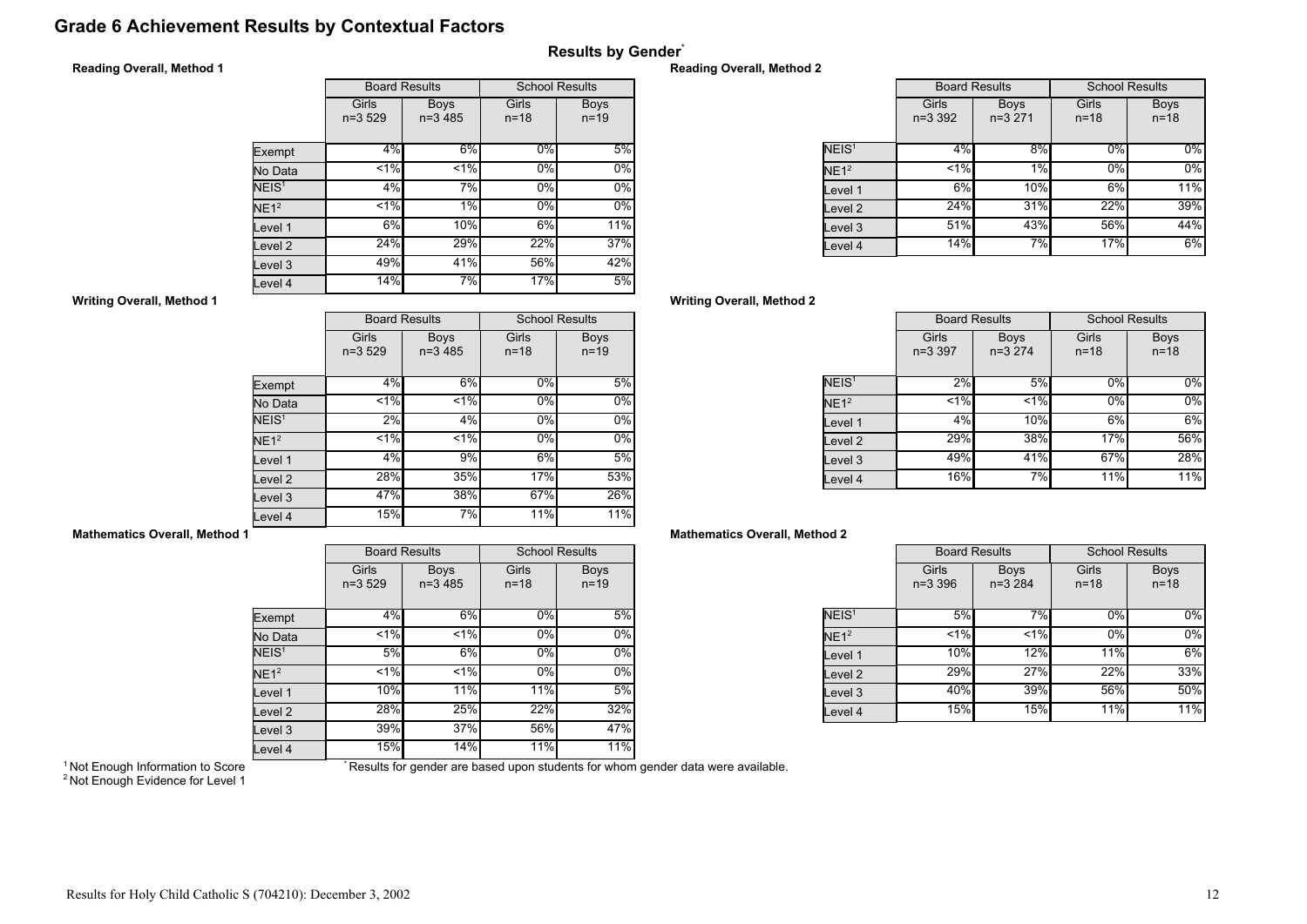# Grade 6 Achievement Results by Contextual Factors, cont'd

## Results by Results by English as a Second Language/English Literacy Development

## Reading Overall, Method 1

|                    | <b>Board Results</b>    |                                            | <b>School Results</b> |                                          |
|--------------------|-------------------------|--------------------------------------------|-----------------------|------------------------------------------|
|                    | In ESL/ELD<br>$n = 353$ | All Other<br><b>Students</b><br>$n = 6693$ | In ESL/ELD<br>$n=0$   | All Other<br><b>Students</b><br>$n = 37$ |
| Exempt             | 27%                     | 4%                                         |                       | 3%                                       |
| No Data            | 1%                      | $1\%$                                      |                       | 0%                                       |
| NEIS <sup>1</sup>  | 10%                     | 5%                                         |                       | $0\%$                                    |
| NE1 <sup>2</sup>   | 2%                      | $1\%$                                      |                       | $0\%$                                    |
| Level 1            | 19%                     | 7%                                         |                       | 8%                                       |
| Level <sub>2</sub> | 25%                     | 26%                                        |                       | 30%                                      |
| Level 3            | 13%                     | 46%                                        |                       | 49%                                      |
| Level 4            | 2%                      | 11%                                        |                       | 11%                                      |

Reading Overall, Method 2

|                   | <b>Board Results</b>    |                                           | <b>School Results</b> |                                          |
|-------------------|-------------------------|-------------------------------------------|-----------------------|------------------------------------------|
|                   | In ESL/ELD<br>$n = 254$ | All Other<br><b>Students</b><br>$n=6$ 434 | In ESL/ELD<br>$n=0$   | All Other<br><b>Students</b><br>$n = 36$ |
| NEIS <sup>1</sup> | 14%                     | 6%                                        |                       | $0\%$                                    |
| NE1 <sup>2</sup>  | 3%                      | $< 1\%$                                   |                       | $0\%$                                    |
| Level 1           | 26%                     | 7%                                        |                       | 8%                                       |
| Level 2           | 35%                     | 27%                                       |                       | 31%                                      |
| Level 3           | 18%                     | 48%                                       |                       | 50%                                      |
| Level 4           | 3%                      | 11%                                       |                       | 11%                                      |

## Writing Overall, Method 2

|                   | <b>Board Results</b>    |                                           | <b>School Results</b> |                                        |
|-------------------|-------------------------|-------------------------------------------|-----------------------|----------------------------------------|
|                   | In ESL/ELD<br>$n = 257$ | All Other<br><b>Students</b><br>$n=6$ 439 | In ESL/ELD<br>$n=0$   | All Other<br><b>Students</b><br>$n=36$ |
| NEIS <sup>1</sup> | 7%                      | 3%                                        |                       | $0\%$                                  |
| NE1 <sup>2</sup>  | $< 1\%$                 | $< 1\%$                                   |                       | $0\%$                                  |
| Level 1           | 28%                     | 6%                                        |                       | 6%                                     |
| Level 2           | 46%                     | 33%                                       |                       | 36%                                    |
| Level 3           | 18%                     | 46%                                       |                       | 47%                                    |
| Level 4           | 1%                      | 12%                                       |                       | 11%                                    |

## Mathematics Overall, Method 2

|                   | <b>Board Results</b>    |                                           | <b>School Results</b> |                                          |
|-------------------|-------------------------|-------------------------------------------|-----------------------|------------------------------------------|
|                   | In ESL/ELD<br>$n = 265$ | All Other<br><b>Students</b><br>$n=6$ 440 | In ESL/ELD<br>$n=0$   | All Other<br><b>Students</b><br>$n = 36$ |
| NEIS <sup>1</sup> | 11%                     | 6%                                        |                       | $0\%$                                    |
| NE1 <sup>2</sup>  | 2%                      | < 1%                                      |                       | 0%                                       |
| Level 1           | 29%                     | 10%                                       |                       | 8%                                       |
| Level 2           | 31%                     | 28%                                       |                       | 28%                                      |
| Level 3           | 22%                     | 41%                                       |                       | 53%                                      |
| Level 4           | 6%                      | 15%                                       |                       | 11%                                      |

#### Writing Overall, Method 1

|                   | <b>Board Results</b>    |                                            | <b>School Results</b> |                                          |
|-------------------|-------------------------|--------------------------------------------|-----------------------|------------------------------------------|
|                   | In ESL/ELD<br>$n = 353$ | All Other<br><b>Students</b><br>$n = 6693$ | In ESL/ELD<br>$n=0$   | All Other<br><b>Students</b><br>$n = 37$ |
| Exempt            | 26%                     | 4%                                         |                       | 3%                                       |
| No Data           | 1%                      | < 1%                                       |                       | $0\%$                                    |
| NEIS <sup>1</sup> | 5%                      | 3%                                         |                       | $0\%$                                    |
| NE1 <sup>2</sup>  | 1%                      | $< 1\%$                                    |                       | $0\%$                                    |
| Level 1           | 20%                     | 6%                                         |                       | 5%                                       |
| Level 2           | 33%                     | 31%                                        |                       | 35%                                      |
| Level 3           | 13%                     | 44%                                        |                       | 46%                                      |
| Level 4           | 1%                      | 12%                                        |                       | 11%                                      |

## Mathematics Overall, Method 1

|                   |                         | <b>Board Results</b>                       |                     | <b>School Results</b>                    |
|-------------------|-------------------------|--------------------------------------------|---------------------|------------------------------------------|
|                   | In ESL/ELD<br>$n = 353$ | All Other<br><b>Students</b><br>$n = 6693$ | In ESL/ELD<br>$n=0$ | All Other<br><b>Students</b><br>$n = 37$ |
| Exempt            | 24%                     | 4%                                         |                     | 3%                                       |
| No Data           | 1%                      | 1%                                         |                     | $0\%$                                    |
| NEIS <sup>1</sup> | 8%                      | 5%                                         |                     | $0\%$                                    |
| $NE1^2$           | 1%                      | $1\%$                                      |                     | $0\%$                                    |
| Level 1           | 22%                     | 10%                                        |                     | 8%                                       |
| Level 2           | 23%                     | 27%                                        |                     | 27%                                      |
| Level 3           | 16%                     | 39%                                        |                     | 51%                                      |
| Level 4           | 4%                      | 15%                                        |                     | 11%                                      |

<sup>1</sup> Not Enough Information to Score